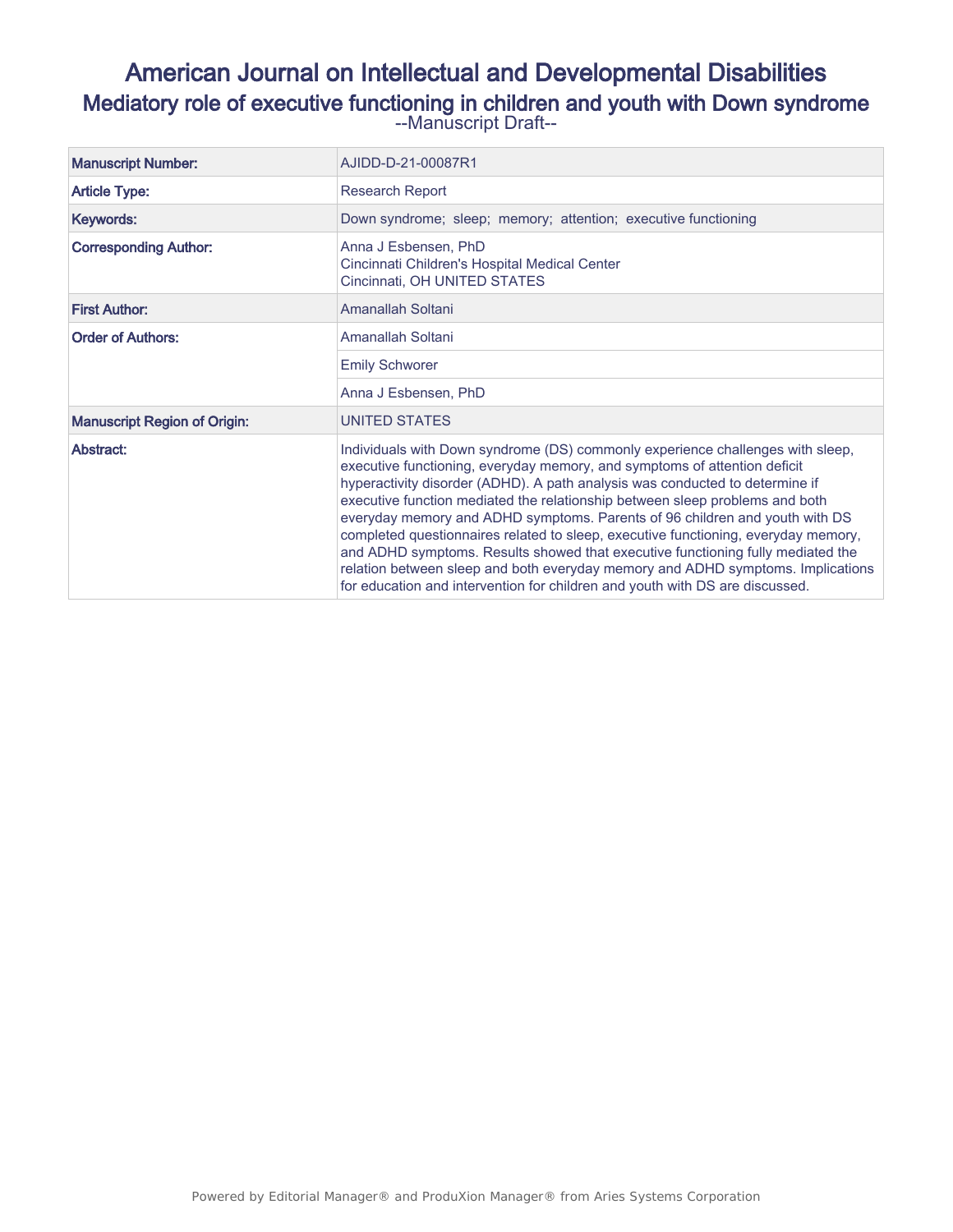**The mediatory role of executive functioning on the association between sleep and both everyday memory and ADHD symptoms in children and youth with Down syndrome**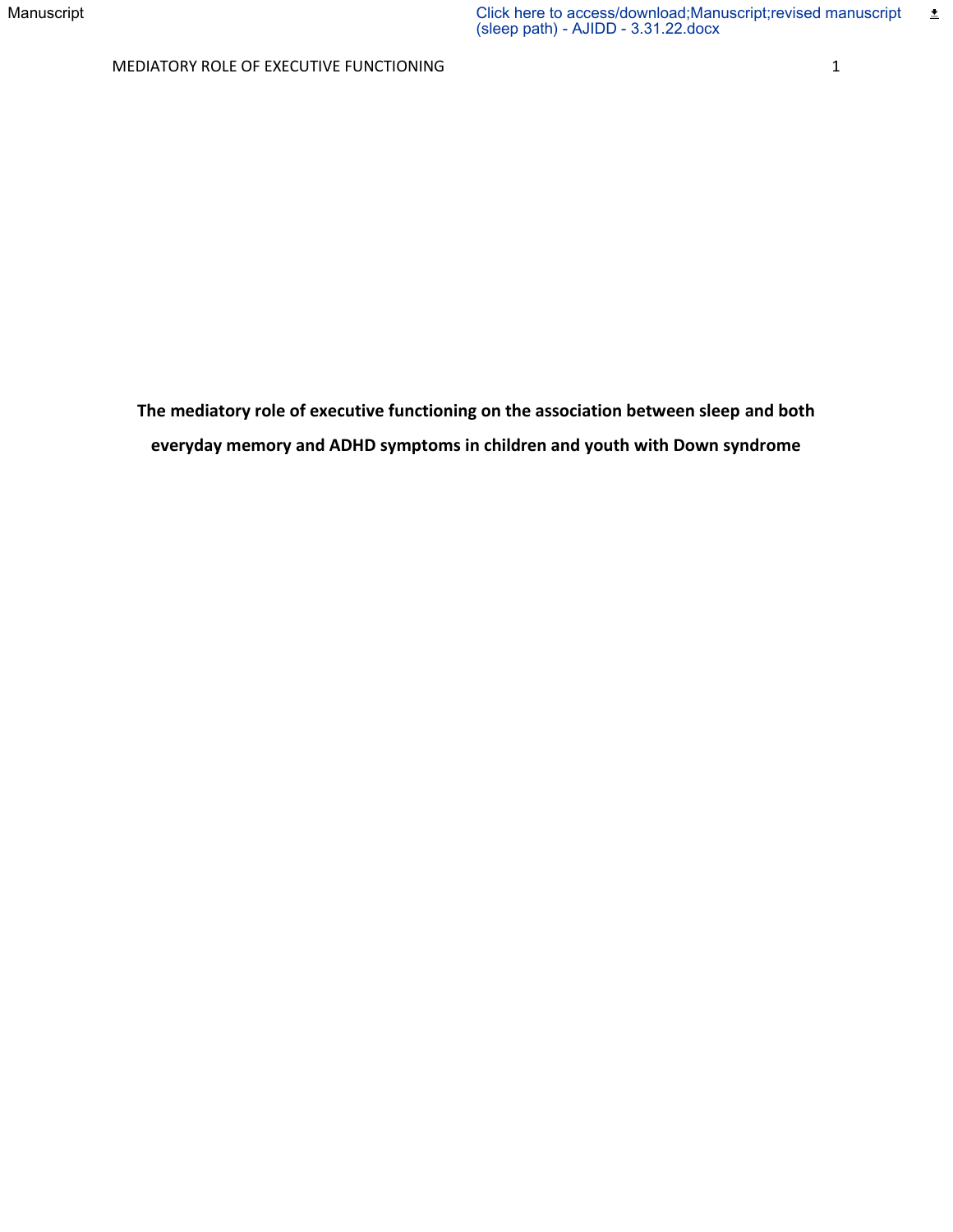#### Abstract

Individuals with Down syndrome (DS) commonly experience challenges with sleep, executive functioning, everyday memory, and symptoms of attention deficit hyperactivity disorder (ADHD). A path analysis was conducted to determine if executive function mediated the relationship between sleep problems and both everyday memory and ADHD symptoms. Parents of 96 children and youth with DS completed questionnaires related to sleep, executive functioning, everyday memory, and ADHD symptoms. Results showed that executive functioning fully mediated the relation between sleep and both everyday memory and ADHD symptoms. Implications for education and intervention for children and youth with DS are discussed.

*Keywords:* Down syndrome, trisomy 21, sleep, memory, attention, executive functioning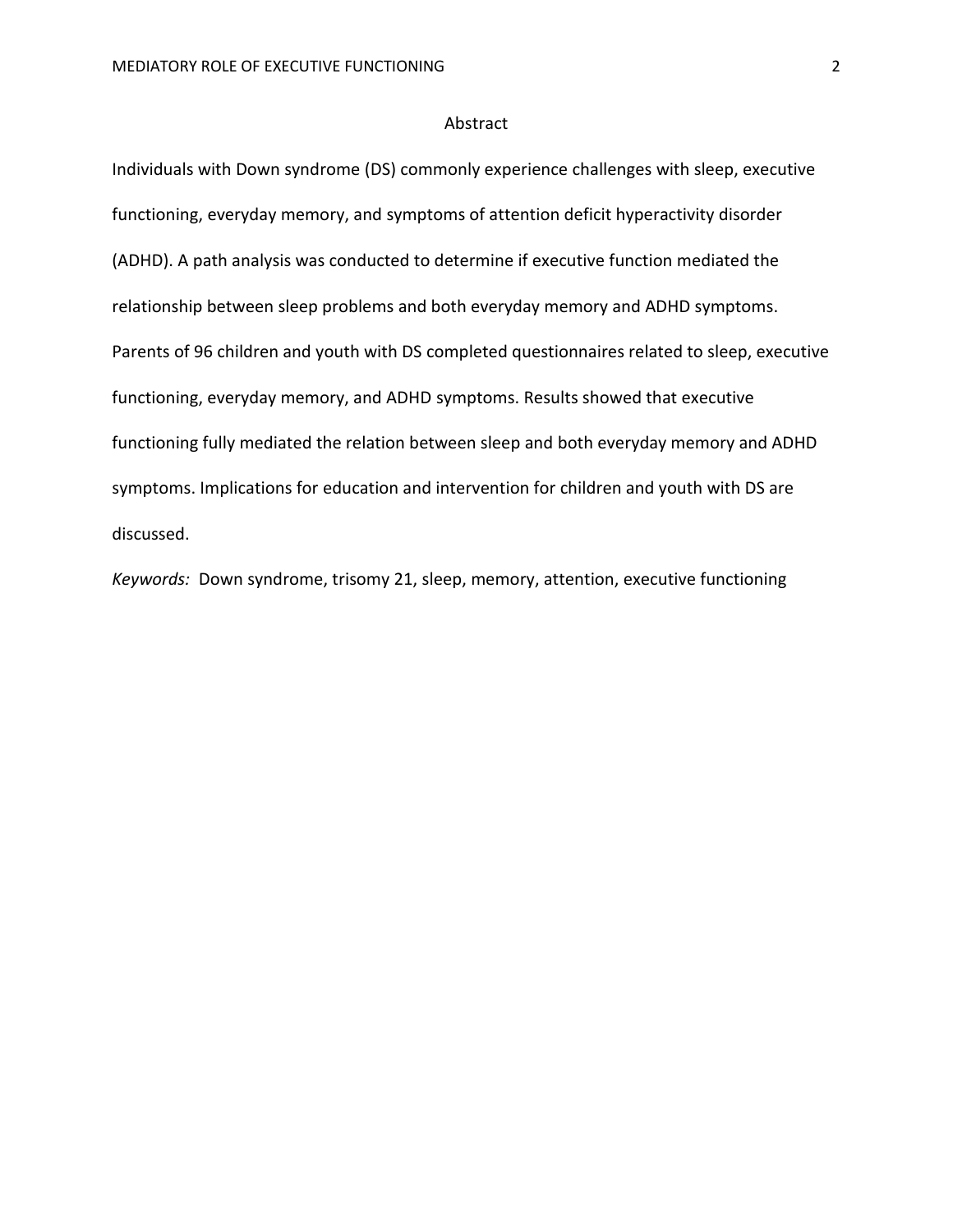# **The mediatory role of executive functioning on the association between sleep and both everyday memory and ADHD symptoms in children and youth with Down syndrome**

Sleep problems are an area of concern in individuals with Down syndrome (DS) that can have a physiological cause or be behavioral in nature. A common physiological sleep problem in DS is obstructive sleep apnea (OSA) which occurs when the individual's upper airway becomes intermittently obstructed, often due to macroglossia, hypotonia, and glossoptosis (Donnelly et al., 2004). Approximately 31-63% of children with DS have an OSA diagnosis (Breslin et al., 2011; Carter et al., 2009; de Miguel-Diez et al., 2003). Behavioral sleep disorders are also pervasive in DS, with difficulties with sleep onset, frequent night awakenings, sleep maintenance, sleep anxiety, and early waking reported in 52–69% of children and adults with DS (Breslin et al., 2011; Carter et al., 2009; Esbensen et al., 2016).

The association between high rates of sleep problems and greater difficulties with cognitive and daily functioning experienced by individuals with DS has been widely discussed (Chawla et al., 2020; Esbensen, Schworer, et al., 2021). Previous studies have shown that various sleep problems in individuals with DS are associated with executive functioning (EF) challenges (Chen et al., 2013; Esbensen & Hoffman, 2018; Joyce et al., 2020; Lukowski & Milojevich, 2017). First, parent reports of sleep problems in school-aged children with DS were predictive of parent- or teacher-reports of three main domains of EF including inhibitory control, shifting, and working memory (Esbensen & Hoffman, 2018). More frequent sleep problems were also positively related to lower memory function in children with DS relative to typically developing children (Lukowski et al., 2020). Finally, sleep problems have been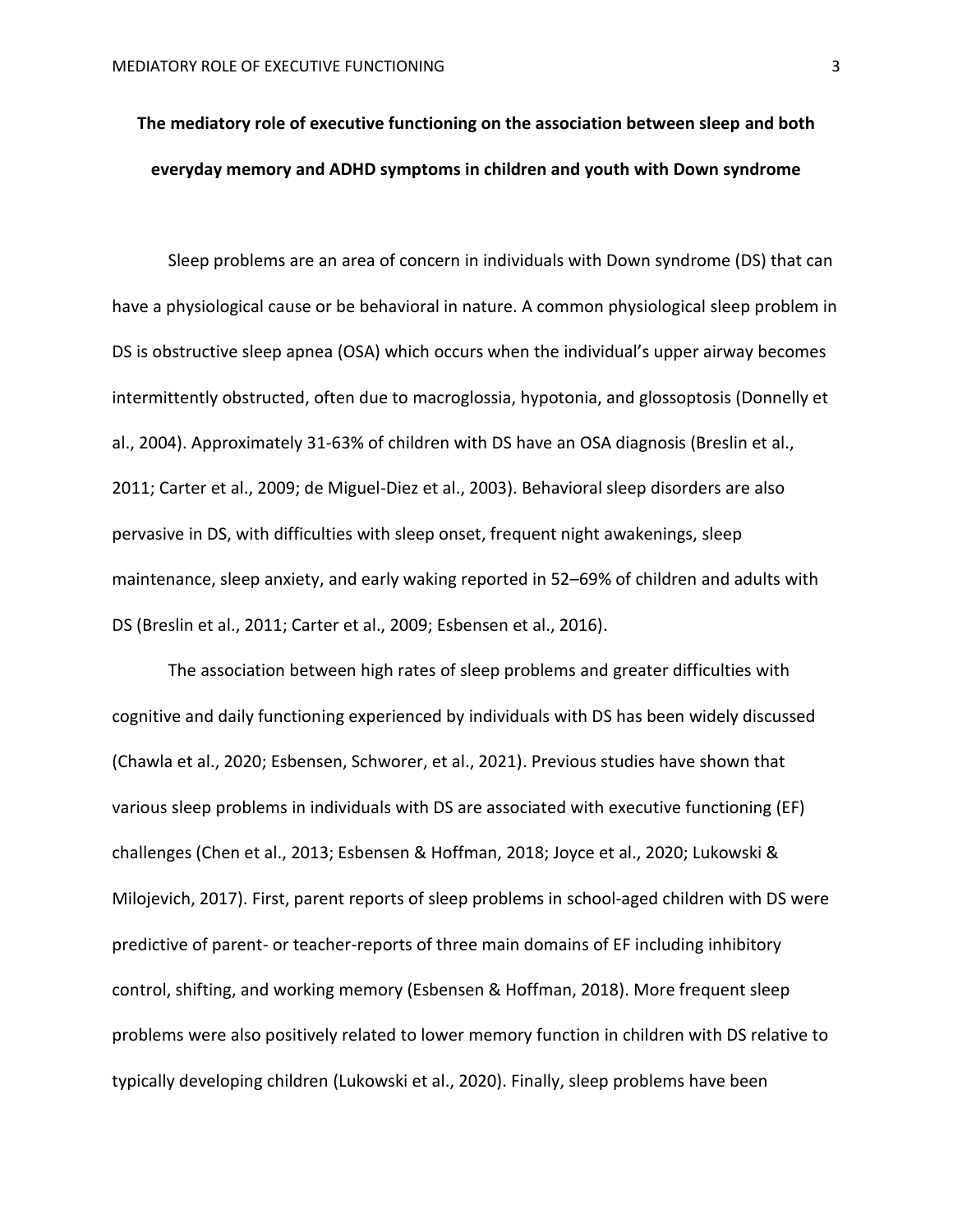connected to higher rates of Attention Deficit Hyperactivity Disorder (ADHD) symptoms in children with DS (Esbensen et al., 2018). Specifically, actigraph measured sleep period was predictive of daytime parent-reported inattention and hyperactivity/impulsivity, and parentreported sleep duration was predictive of parent-reported inattention (Esbensen et al., 2018).

The link between difficulties with EF and both memory and ADHD symptoms has also been demonstrated. EF broadly refers to a set of higher-level cognitive processes responsible for managing, coordinating, organizing, assembling, ordering, and monitoring lower-level cognitive, emotional, and behavioral functions (Diamond, 2013). Challenges with EF are associated with inattentive symptoms in both individuals with and without ADHD in the general population (Berlin et al., 2004; Brocki et al., 2010; Thorell & Wåhlstedt, 2006). Further, greater EF difficulties predicted higher rates of ADHD symptoms in children with DS (Esbensen, Hoffman, et al., 2021). EF domains are also associated with everyday memory in both individuals with and without intellectual disabilities (Van der Molen et al., 2010).

Given the evidence for the connection among sleep problems, EF, memory, and inattention, *and* the association between EF and both memory and ADHD symptoms reported specifically among individuals with DS, it can be posited that EF may play a mediatory role in the impact sleep problems have on memory dysfunction and ADHD symptoms. Disruption of higher control EF processes may negatively affect lower-level functions even if the lower-level functions present as unimpaired (Salthouse et al., 2003). Several **cross-sectional** studies have reported on the mediating role of EF on the link between different physiological, environmental, and psychological effects and a variety of cognitive and daily functioning, such as attention and memory function (O'Bryant et al., 2011; Parks et al., 2011), academic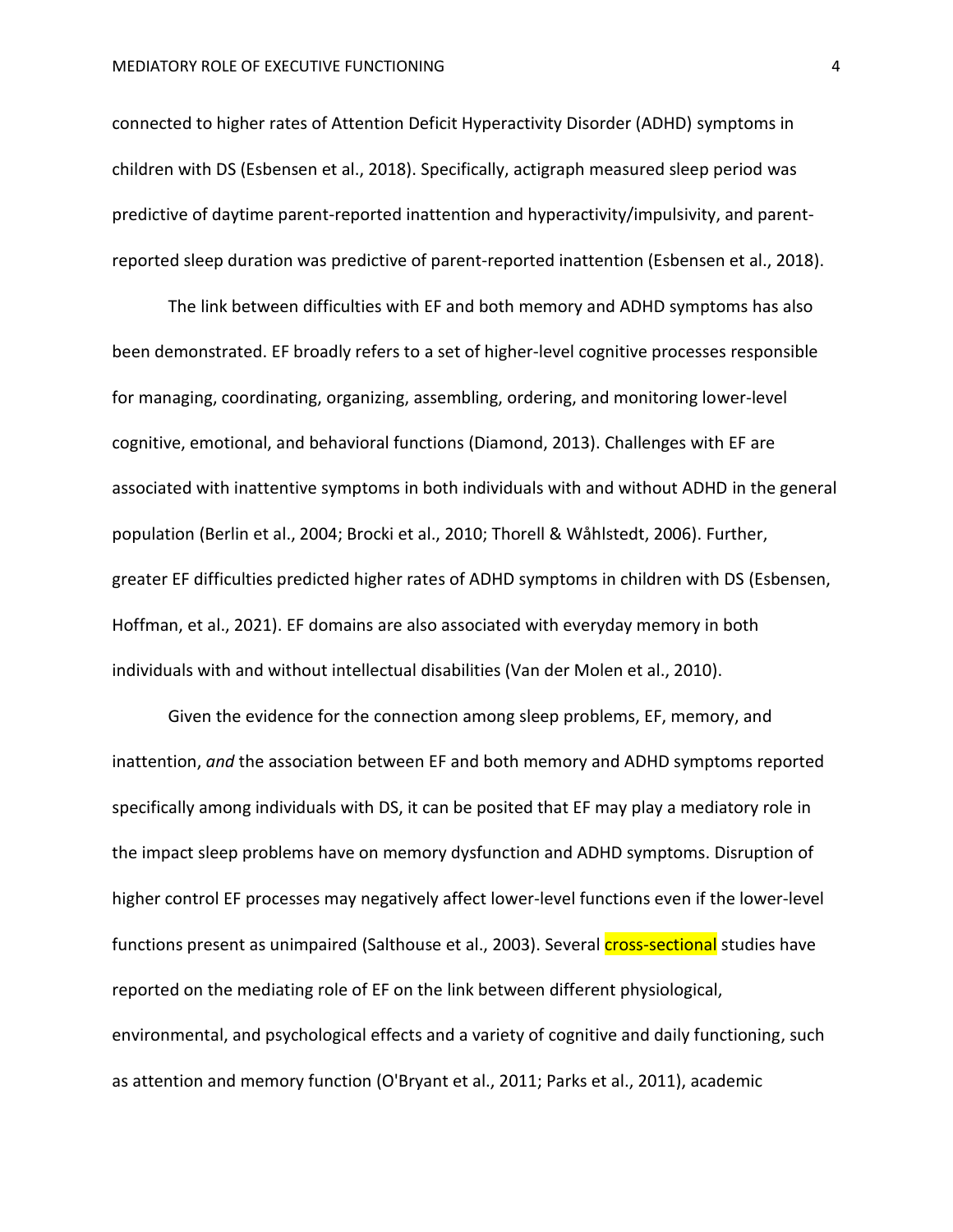performance (Schmidt et al., 2017; Visier-Alfonso et al., 2020), behavioral problems (Fatima & Sheikh, 2014; Fernandez-Prieto et al., 2021), and daily performance (Engel-Yeger & Rosenblum, 2021; Whittingham et al., 2014). EF has also been found to mediate the association between sleep problems and child aggressive and social behaviors among preschool children (Shin et al., 2017). Longitudinal studies also provide evidence for the mediatory role of EF in the relation between psychological and parenting effects on behavioral and academic functions (Roman et al., 2016; Sulik et al., 2015; Bindman et al., 2015), supporting the need for investigation into additional child outcomes that may be mediated by EF.

Beebe and Gozal (2002) initially proposed a multidimensional model that may justify the mediatory role of EF in the relation between sleep and everyday memory. In the model, sleeprelated restorative processes are disrupted by sleep disturbance, which leads to chemical and structural cellular injury in the nervous system. It is posited that the impact on the nervous system also affects prefrontal brain regions expressed as EF challenges that, consequently, result in behavioral and cognitive challenges (Beebe & Gozal, 2002). Consistent with this proposed model, several studies have shown that at the neurological level different indicators of sleep are more associated with prefrontal regions of the brain largely involved in EF compared to posterior and central regions implicated in lower-level cognitive and behavioral functioning (Bernier et al., 2010; Killgore et al., 2013; Muzur et al., 2002; Verweij et al., 2014). Specifically, it has been noted that everyday memory seems to be associated with a central structure of the brain known as hippocampal formation which is frequently regulated by efferent projections of the prefrontal cortex (Burwell & Agster, 2008; Del Arco & Mora, 2009). Thus, sleep problems experienced by individuals with DS may indirectly affect daily memory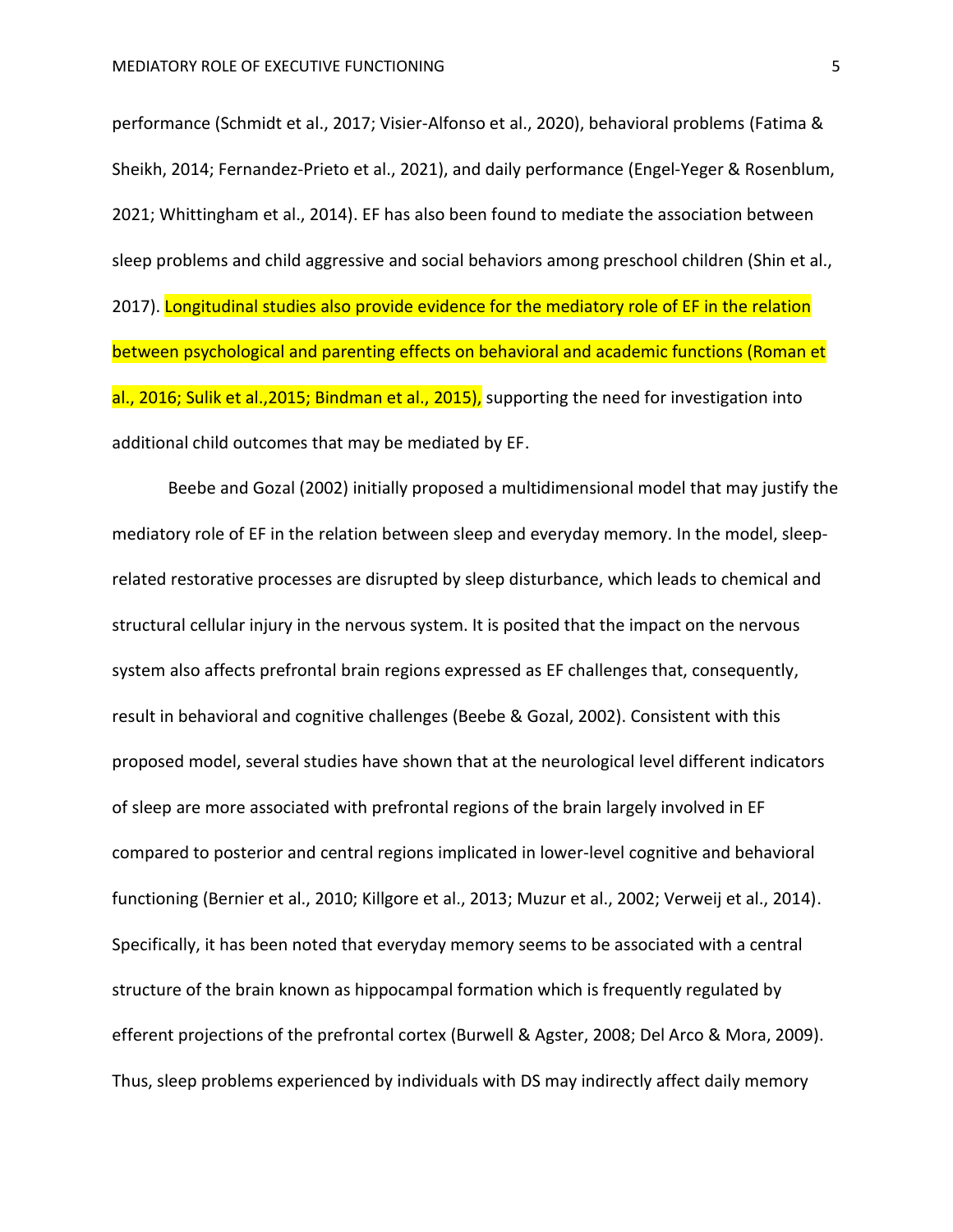functions through neurological effects on the prefrontal cortex involved in EF which, in turn, may deregulate hippocampal formation involved in everyday memory. This model has not been directly tested or replicated among individuals with DS.

The substantial decrease in relative metabolism of the prefrontal cortex resulting from sleep disturbances can also justify the mediatory role of EF in the relation between sleep disturbance and ADHD symptoms. The prefrontal cortex is a predominant brain region involved in ADHD (Curatolo et al., 2010). Neuroimaging studies reported some functional and structural abnormalities in the prefrontal cortex of individuals with ADHD in comparison with control subjects (Curatolo et al., 2010; Hadas et al., 2021; Qiu et al., 2011; Salavert et al., 2018). Furthermore, the link between functional/structural prefrontal abnormalities, impairment in EF, and inattention symptoms has been reported in both individuals with and without ADHD (Berlin et al., 2004; Brocki et al., 2010; Thorell & Wåhlstedt, 2006). Thus, more sleep difficulties experienced by individuals with DS may give rise to the atypical function/structural prefrontal cortex which proceed to greater EF challenges, and finally result in a higher rate of ADHD symptoms.

The high rates of sleep problems (Breslin et al., 2011; Carter et al., 2009; Esbensen, 2016), EF difficulties (Daunhauer et al., 2020; de Weger et al., 2021; Iralde et al., 2020; Manrique-Niño et al., 2020; Schworer et al., 2020; Tungate & Conners, 2021), everyday memory challenges (Pennington et al., 2003; Spanò & Edgin, 2017), and ADHD symptoms (Ekstein et al., 2011; Oxelgren et al., 2017) in individuals with DS presents a need for additional research to examine how these sets of difficulties are linked. Specifically, it is crucial to explore whether EF mediates the relation between sleep and both everyday memory and ADHD symptoms.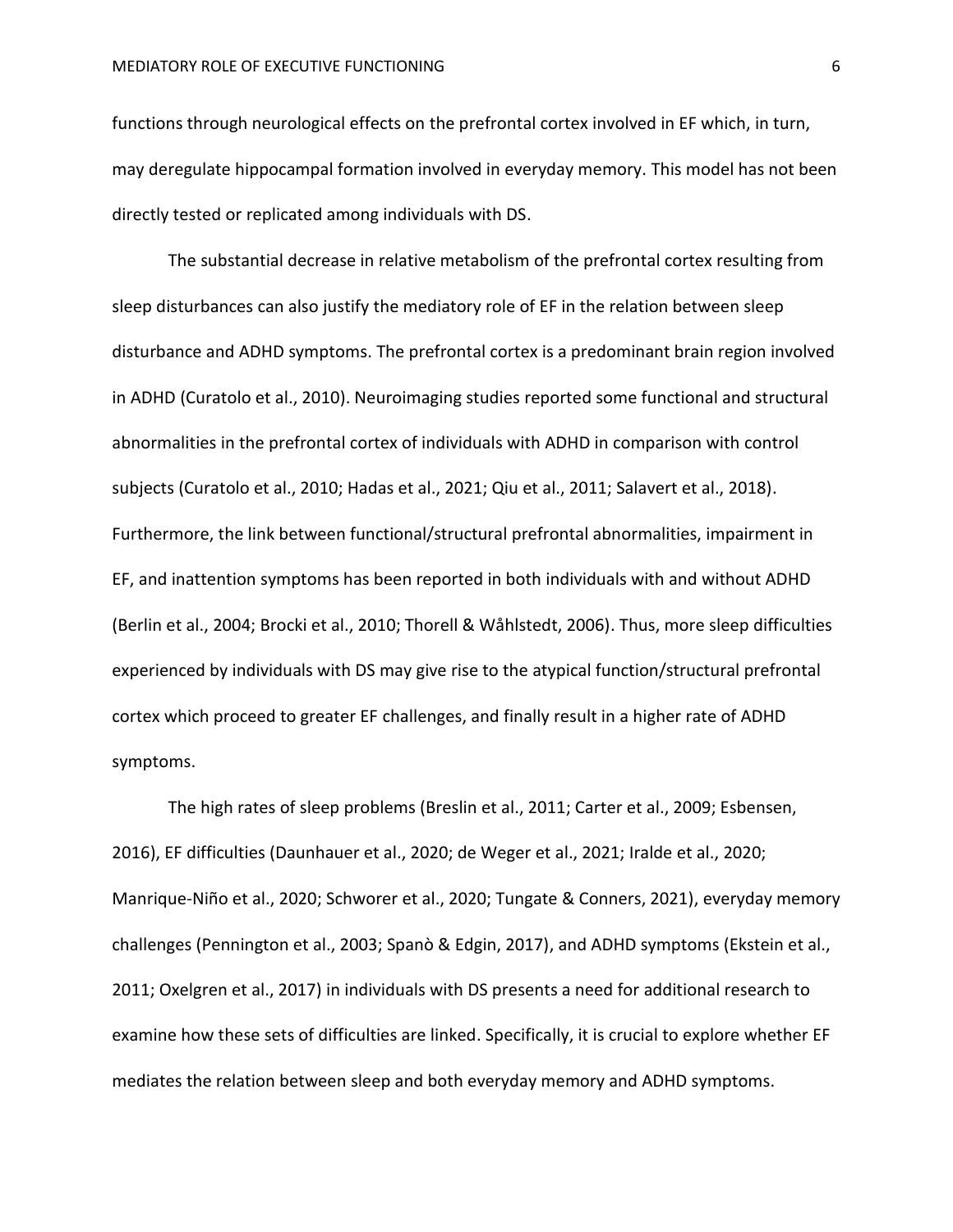Examining EF as a mechanism through which sleep problems affect attention and memory function in individuals with DS is critical for both theoretical knowledge and refining clinical interventions. However, to our knowledge, no study has empirically studied this mediation model.

#### **Current Study**

In this study, we conducted a path analysis to (1) replicate the finding that higher rates of sleep problems are significantly associated with greater difficulty in EF, everyday memory, and ADHD symptoms, (2) replicate previous studies that report a significant relation between EF and both everyday memory and ADHD symptoms, and (3) test the hypothesis that EF mediates the relation between sleep problems and both everyday memory and ADHD symptoms. Based on previous findings, we hypothesized that sleep would have a significant effect on EF, everyday memory, and ADHD symptoms and that EF would predict both everyday memory and ADHD symptoms. Further, we hypothesized that EF would mediate the relation between sleep and both everyday memory and ADHD symptoms.

# **Method**

#### **Study Design**

All study procedures were approved by the Institutional Review Board (IRB) and the Streamlined, Multisite, Accelerated Resources for Trials (SMART) IRB platform at the supervising medical center. Participants were recruited through a pediatric medical center, and local Down syndrome associations to participate in a longitudinal natural history study of outcome measures. Both direct measures of cognition and parent-report measures were collected across five time points. To participate, youth were required to have a diagnosis of DS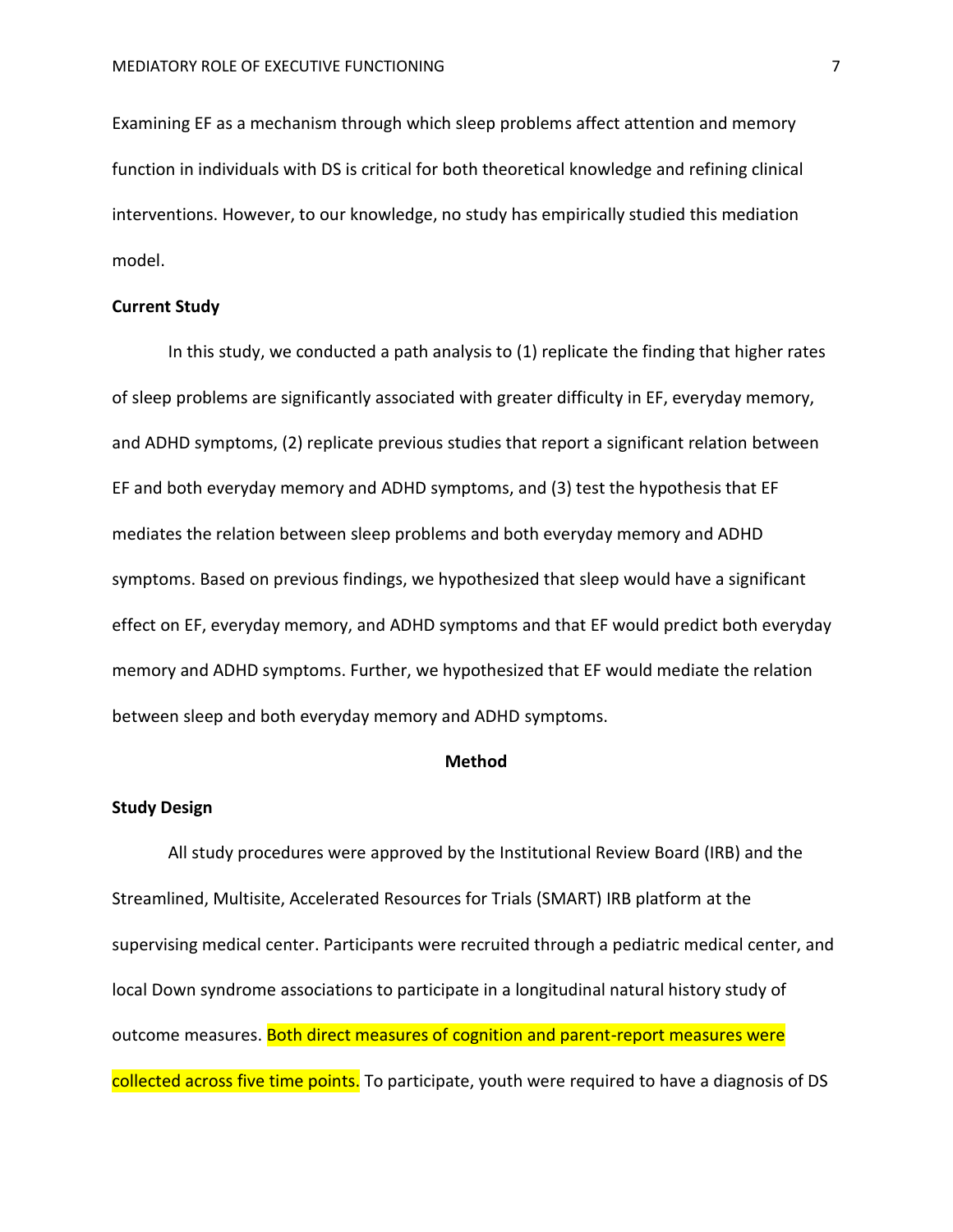and an approximate developmental age of at least three years in order to complete other neuropsychology assessments in the larger study (Schworer et al., 2021; Will et al., 2021). Inclusion criteria also required English be the primary language of the family. Exclusion criteria were having a history of blindness, deafness, and serious motor problems that would impair performance in the larger study. Information on the child's demographics and daily EF abilities was provided by one parent at the study visit (either in a clinic or university laboratory setting). Parent-report data from only the first time point were included in the current analyses.

#### **Participants**

Participants included 96 children and youth with DS and their parents who were engaged in a multi-site community-based natural history study based in Midwestern and Western US cities. The age of participants ranged from 6 to 17 years (*M* = 12.5, *SD* = 3.2), with approximately equal distributions by sex (49 [51%] males, 47 [49%] females). Participants were predominantly White (87.5%), with other participants identifying as Black (5.2%), Asian (4.2%), and other races (3.1%). Stanford-Binet Intelligence Scales, Fifth Edition (SB-5) (Roid, 2003) abbreviated IQ composite scores of the participants ranged from 47 to 76 (*M* = 40.1, *SD* = 5.2). Participants were diagnosed with co-occurring conditions of ADHD (16.8%), anxiety (15.6%), autism spectrum disorder (4.3%), gastrointestinal concerns (32.3%), heart defect (33.3%), recurrent otitis media (22.9%), sleep disorder (40.6%), and thyroid problems (29.5%).

#### **Measures**

*Sleep. Children's Sleep Habits Questionnaire (CSHQ).* The CSHQ is a parent-report screening tool that measures pertinent childhood behavioral and physiological sleep problems occurring over a "typical" recent week including bedtime resistance, night walking, sleep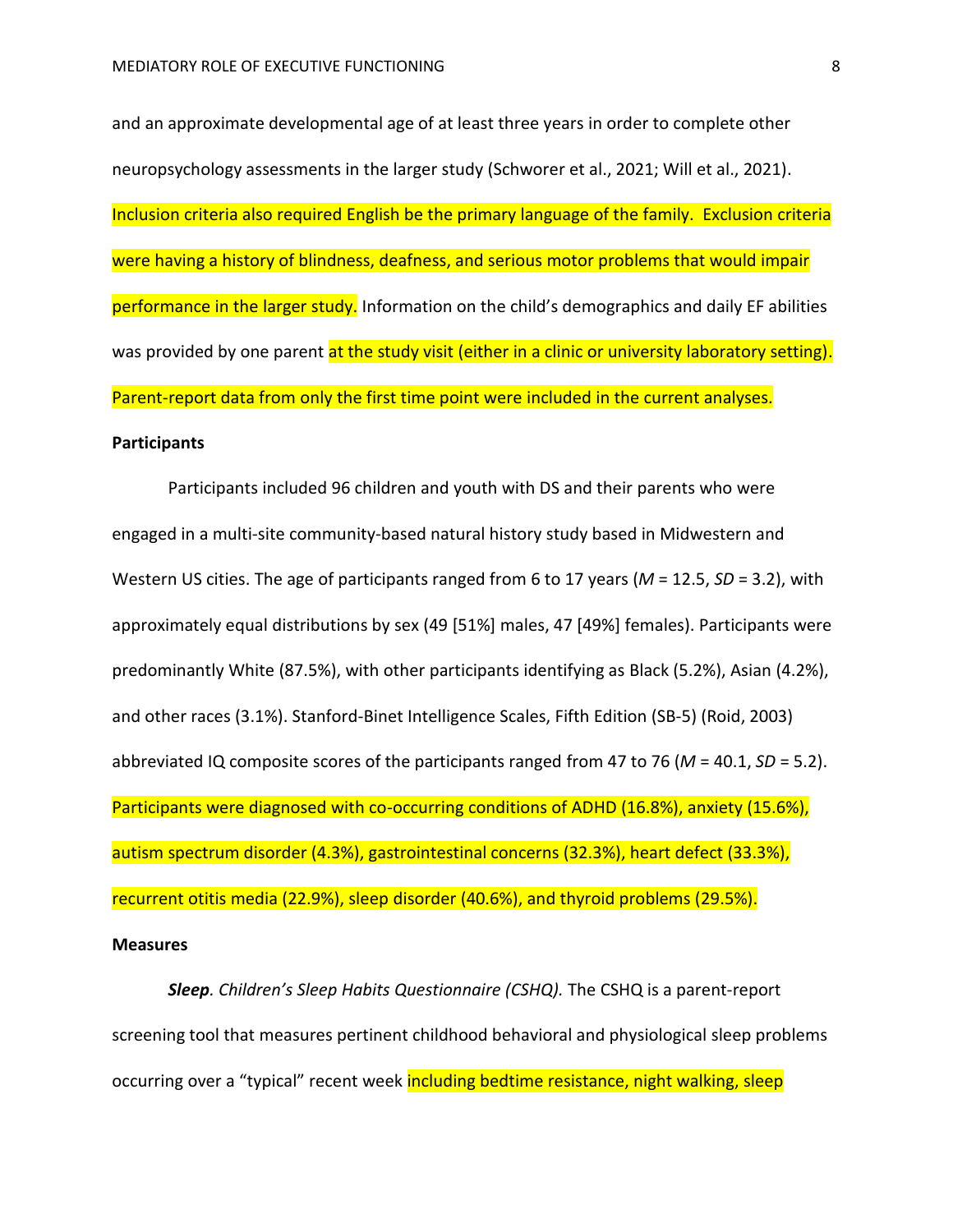duration, sleep anxiety, parasomnias, sleep onset delay, sleep-disordered breathing, and

daytime sleepiness (Owens et al., 2000). It encompasses 33 items rated on a 3-point Likert scale from rarely (0-1 time) to usually (5-7 times). Some items are required to be reverse scored and higher scores indicate more sleep challenges. The CSHQ demonstrated acceptable internal consistency, adequate validity, and adequate test-retest reliability for both clinical and nonclinical samples (Owens et al., 2000). Adequate psychometric properties and convergence of CHSQ were reported for identifying sleep problems in children with DS (Esbensen & Hoffman, 2017). The total score on the CSHQ was used in analyses.

*Executive Functioning. Behavior Rating Inventory of Executive Function, second edition (BRIEF-2).* Everyday EF skills were assessed using the BRIEF-2 parent form. The measure is designed for children 5-18 years old and includes 63 items rated by parents on a three-point scale (i.e., never, sometimes, often) (Gioia et al., 2015). Scores are age and gender standardized, with a mean t-score of 50 and standard deviation of 10. Higher scores represent more challenges with EF. The BRIEF-2 is comprised of nine subdomains of EF: Inhibition, Self-Monitor, Shift, Emotional Control, Initiate, Working Memory, Plan/Organize, Task-Monitor, and Organization of Materials. The BRIEF-2 also provides index scores: Behavioral Regulation Index (BRI), Emotional Regulation Index (ERI), Cognitive Regulation Index (CRI), and a Global Executive Composite (GEC). Test-retest reliability is moderate to excellent (0.67 to 0.92) (Gioia et al., 2015) and internal consistency is generally good for children with DS (Esbensen et al., 2019). Overall, the BRIEF-2 is recommended for use in studies that include children and youth with DS (Esbensen et al., 2017). The BRIEF2 GEC was used in analyses.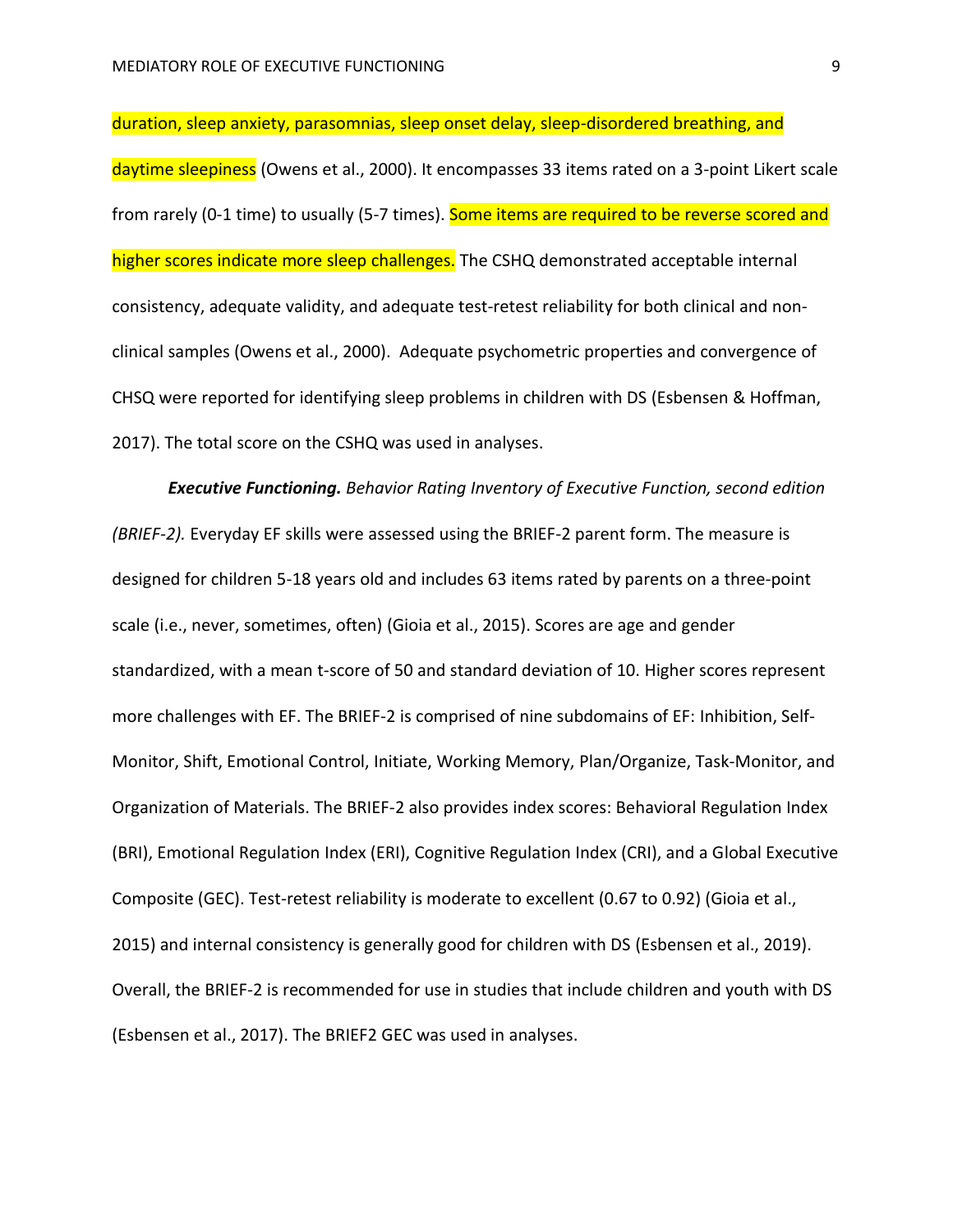*Everyday Memory. Observer Memory Questionnaire-Parent Form (OMQ-PF).* The OMQ-PF is a 27-item questionnaire designed to measure child memory function in everyday scenarios from a parent's perspective (Gonzalez et al., 2008). Each item is scored on a 5-point Likert scale and includes reverse-scored items. Higher scores are indicative of better memory function. The OMQ-PF demonstrates sound internal consistency among typically developing children (Gonzalez et al., 2008), adequate psychometric properties, and sound sensitivity to track the status of everyday memory function in participants with DS, ages 3-35 (Liogier d'Ardhuy et al., 2015; Spanò & Edgin, 2017). The OMQ-PF total score was used in analyses.

*Inattention and Hyperactivity. Vanderbilt Attention Deficit/Hyperactivity Disorder Parent Rating Scale (VADPRS).* The VADPRS is a DSM-based scale that includes all 18 of the DSM-IV and DSM-5 criteria for both subtypes of ADHD (Markowitz et al., 2020; Wolraich et al., 2003). Parents are asked to rate the severity of each behavior on a 4-point scale: never, occasionally, often, and very often to create a summed score of the 18 items. Higher scores indicate more challenges with ADHD symptoms. The VADPRS showed acceptable internal consistency and adequate reliability for measuring ADHD in both clinical and research settings (Wolraich et al., 2003). Furthermore, the VADPRS is among the common clinical outcome assessments in pediatric ADHD (Markowitz et al., 2020) and has been used to demonstrate differences among children with DS with and without ADHD (Esbensen, Epstein, et al., 2021). The total summed score on the VADPRS was used in analyses.

*Cognition. Stanford-Binet Intelligence Scales, Fifth Edition (SB-5).* The SB-5 is a wideranging, individually administered test battery (Roid, 2003). Norms were designed for ages 2 through 85+ years and the subtests cover five cognitive factors including Fluid Reasoning,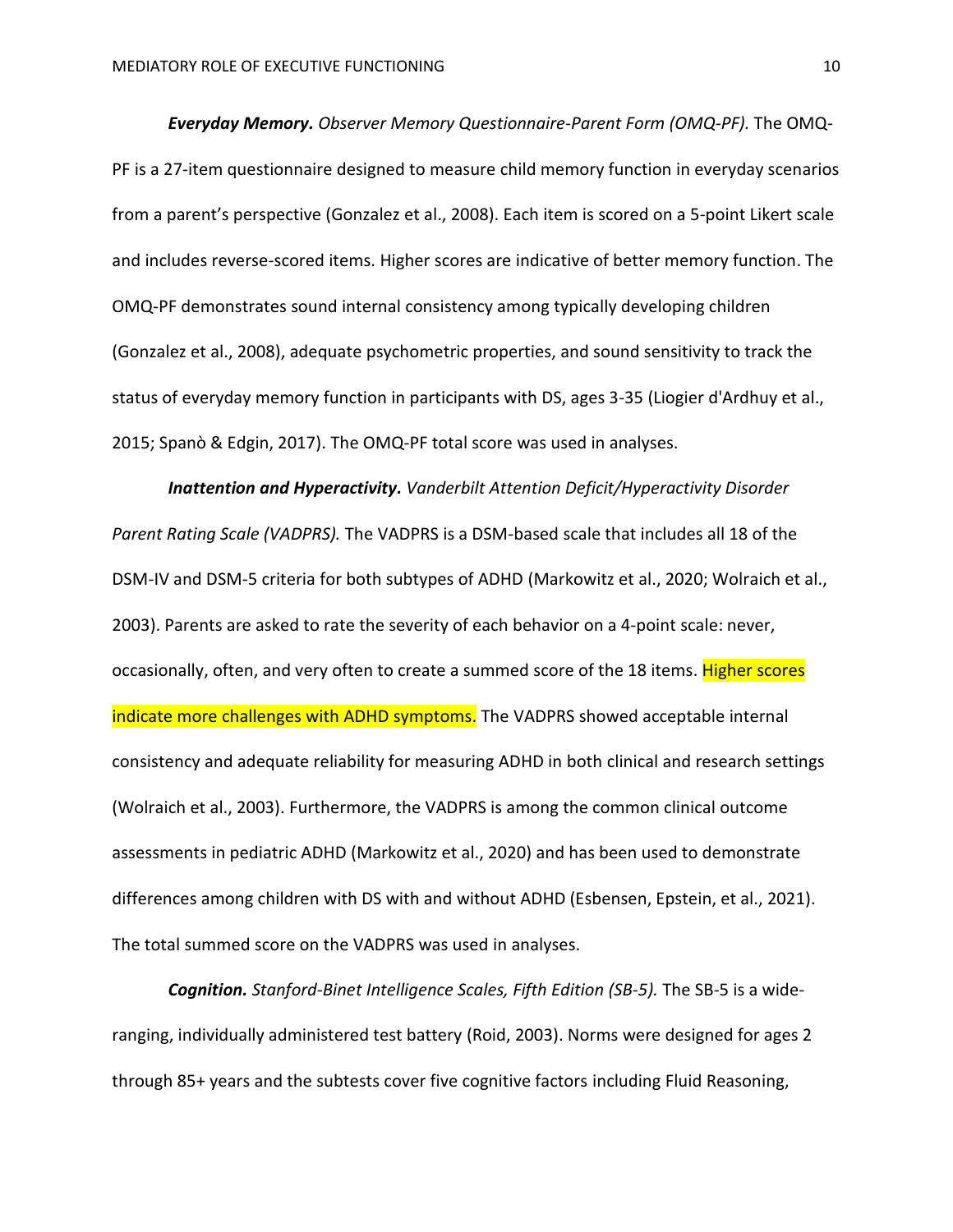Knowledge (crystallized ability), Quantitative Reasoning, Visual-Spatial Processing, and Working Memory in both the verbal and nonverbal domains (Roid & Barram, 2004). Excellent internal consistency, test-retest reliability, and content validity were reported (Roid, 2003). To reduce the significant floor effects observed when utilizing the SB-5 with individuals with intellectual disabilities, SB-5 IQ deviation scores have been developed using the method of raw *Z* score transformation (based on general population norms) which provide standardized scores below the floor of the measure (Sansone et al., 2014). Typically, the floor of the SB-5 is 40. Deviation scores are computed using online scoring software and compute scores below 40 (Roid, 2003). In the current study, we used SB-5 ABIQ Standard Scores to report the mean IQ of the sample, and deviation ABIQ scores to control for cognitive effects on everyday memory and ADHD symptoms in the model.

# **Data Analyses**

Age- and gender-standardized mean t-scores were calculated for EF. Raw scores were used for sleep, everyday memory, and ADHD symptoms as t-scores are not available for these measures. Data were screened for univariate and multivariate outliers. No data points were identified as univariate outliers (Z Scores  $\langle 3.29 \rangle$ ) and no participants were identified as multivariate outliers by inspection of Mahalanobis distance (*p >* .001). Descriptive data analyses were performed for each variable and Pearson correlation coefficients were calculated between each pair of the variables. A path model was constructed to examine the effect of sleep on everyday memory and ADHD via EF as a mediator. **Full mediation would be present if** the effect of sleep on everyday memory and ADHD was reduced to non-statistical significance, and partial mediation would be present if the effect was reduced but still statistically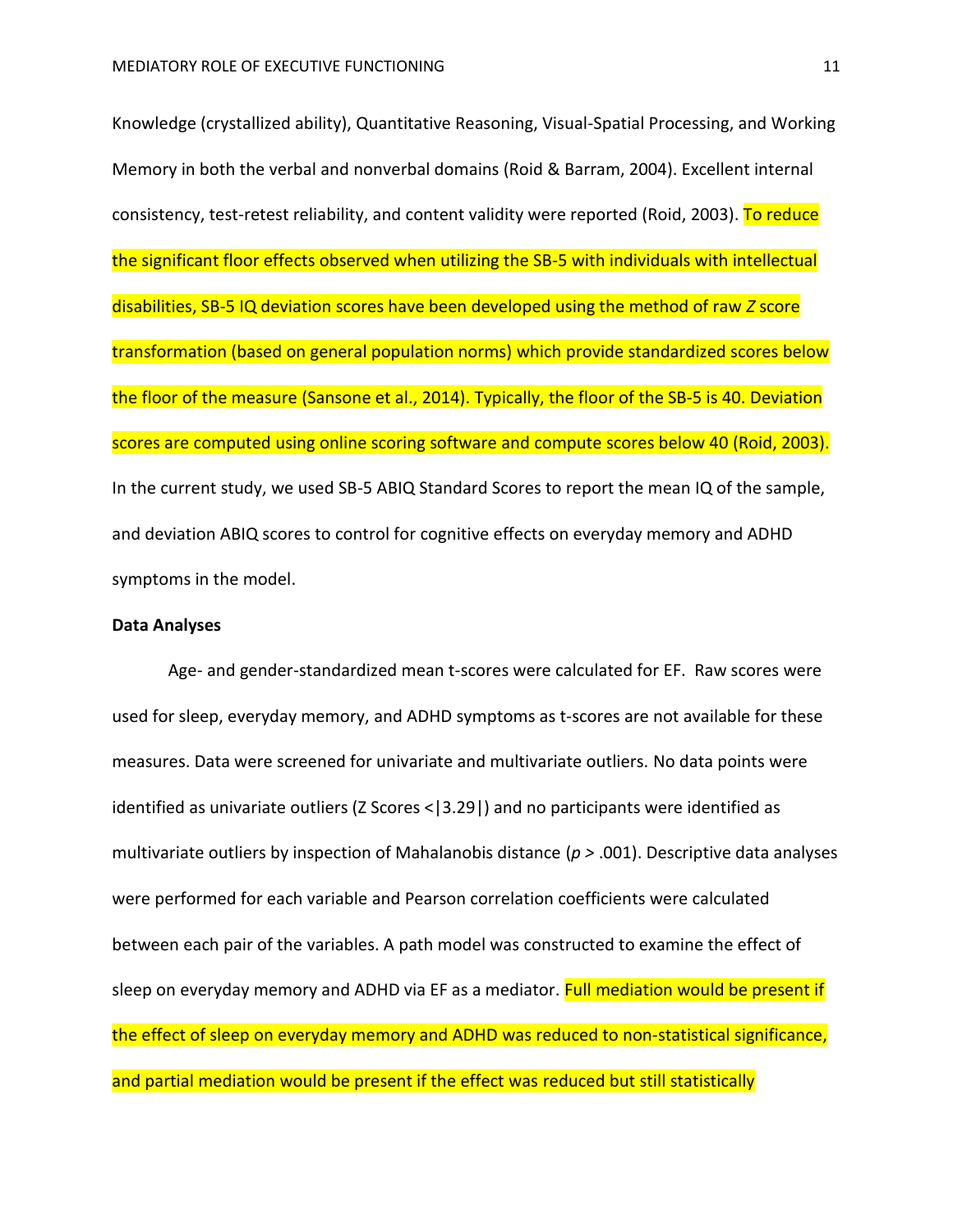significant. Age and IQ were included in the model as control variables. The model was analyzed using IBM SPSS Amos v.26 with maximum likelihood estimation.

#### **Results**

Table 1 provides the mean, standard deviation, range, skewness, and kurtosis of all variables, and Table 2 represents Pearson correlation coefficients between each pair of variables. The values of skewness and kurtosis were between +1 and -1 showing univariate normality of all variables. Most correlation coefficients presented in Table 2 were statistically significant except for the correlations between age and sleep, EF, everyday memory, and ADHD symptoms, and there was no multicollinearity between variables (VIF < 3).

Table 3 presents the unstandardized estimates, standard errors, standardized estimates, and *p* values of the direct effects of sleep on EF, everyday memory, and ADHD symptoms as well as direct effects of EF on everyday memory and ADHD symptoms. Table 3 also provides unstandardized estimates, standard errors, standardized estimates, and **95%** bootstrap confidence interval of total and indirect effects of sleep on everyday memory and ADHD symptoms. Regarding the direct effect of sleep on EF and its total effects on everyday memory and ADHD symptoms, higher rates of sleep problems were associated with greater difficulty with EF (β = .43, *p* < .001), everyday memory (β = -.22, *95% Bootstrap CI* excludes zero), and ADHD symptoms (β = .35, *95% Bootstrap CI* excludes zero). Regarding the direct effects of EF, greater difficulty with EF was associated with more challenges with everyday memory ( $\beta$  = -.44, *p* < .001) and higher rates of ADHD symptoms (β = .59, *p* < .001).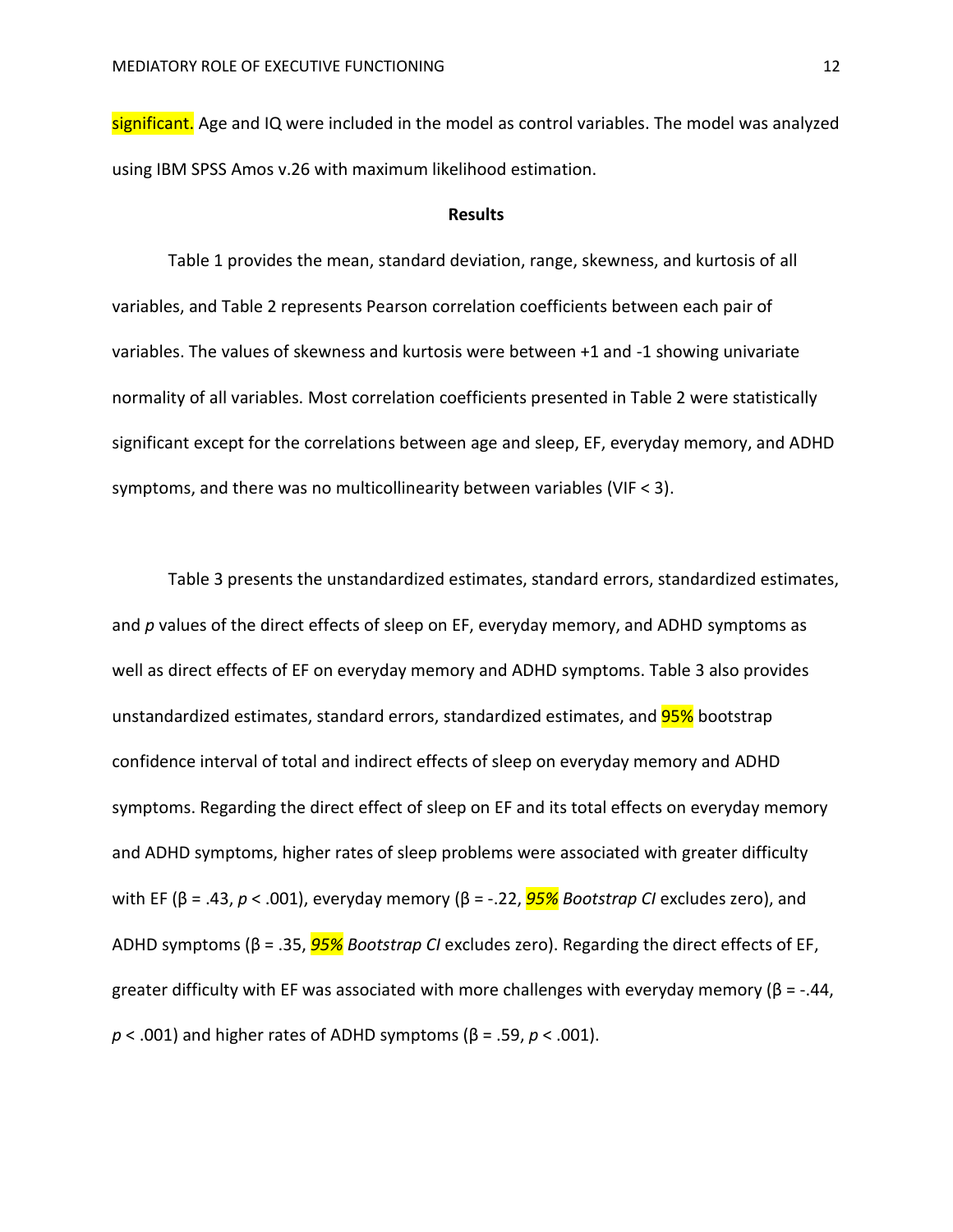As Table 3 shows, examining the mediatory role of EF, all estimates were statistically. As hypothesized, sleep had significant indirect effects on everyday memory (β = -.18, *95% Bootstrap CI* excludes zero) and ADHD symptoms (β = .25, *95% Bootstrap CI* excludes zero). This finding indicated that EF fully mediated the relation between sleep and both everyday memory and ADHD symptoms. In other words, after controlling the effect of EF, sleep was no longer significantly correlated with everyday memory and ADHD symptoms. Regarding the effects of age and IQ, there were no significant direct effects of age on both everyday memory (β = .05, *p* = .55) and ADHD symptoms (β = -.12 *p* = .11). IQ had a significant direct effect on EF (β = -.20, *p* = .04), but not on everyday memory (β = .09. *p* = .41) and ADHD symptoms (β = -.10, *p* = .22).

#### **Discussion**

Given the high rates of sleep problems, EF difficulties, everyday memory challenges, and ADHD symptoms reported in children and youth with DS, a path analysis was conducted to examine how these sets of difficulties are linked. Specifically, we explored whether EF mediated the relation between parent-reported sleep and both everyday memory and ADHD symptoms. The study findings were consistent with previous research in DS (Chen et al., 2013; Esbensen & Hoffman, 2018; Esbensen et al., 2018; Joyce et al., 2020; Lukowski & Milojevich, 2017; Lukowski et al., 2020) and provide additional evidence supporting the association between sleep problems and difficulties with EF, memory, and ADHD symptoms among individuals with DS. Further, the results were theoretically in line with a growing body of research that underlines EF as a mechanism through which different environmental or physiological based disorders affect a variety of cognitive and behavioral functions, such as attention and memory function,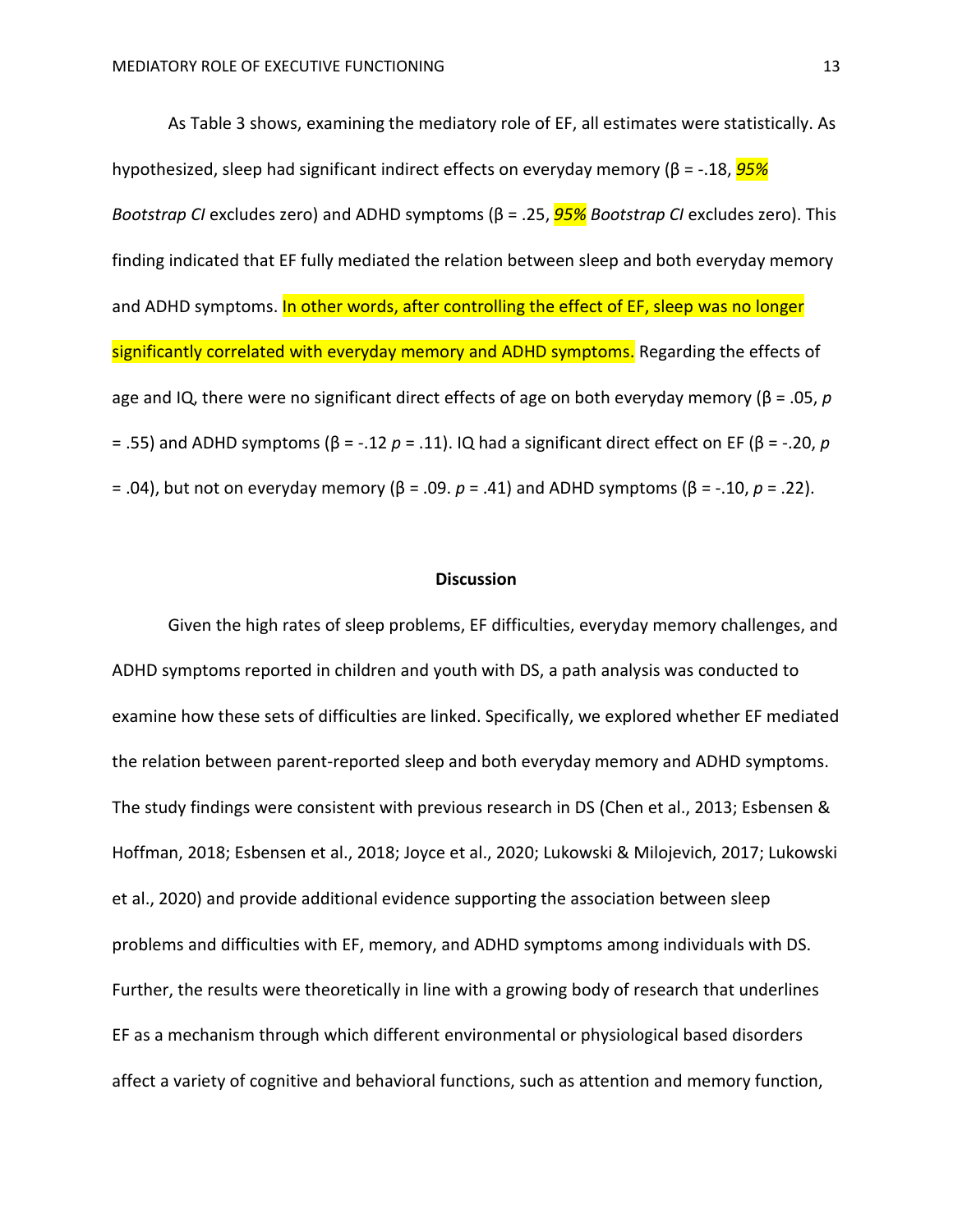academic performance, daily activities, and behavioral problems (Bindman et al., 2015; Engel-Yeger & Rosenblum, 2021; Fatima & Sheikh, 2014; Fernandez-Prieto et al., 2021; O'Bryant et al., 2011; Parks et al., 2011; Roman et al., 2016; Schmidt et al., 2017; Sulik et al., 2015; Visier-Alfonso et al., 2020; Whittingham et al., 2014).

The significant mediatory role of EF on the association between sleep and both everyday memory and ADHD symptoms in children with DS may be justified by referring to the multidimensional model initially proposed by Beebe and Gozal (2002). As noted earlier, the model highlights potential damaging effects of sleep disturbance on the prefrontal cortex as a prominent brain region involved in EF. It posits that sleep-related restorative processes are disrupted by sleep disturbance, which may lead to chemical and structural cellular injury in the prefrontal brain regions expressed as EF challenges that, consequently, results in some behavioral and cognitive daily dysfunctions such as everyday memory problems and inattention symptoms (Beebe & Gozal, 2002).

Although most variance of ADHD symptoms was explained indirectly via EF, our findings showed an approaching significance direct relation between sleep and ADHD symptoms. There are multiple explanations for this small effect. First, it may show that poor sleep directly impacts inattention and hyperactive behavior in children and youth with DS. Sleep disturbances may also affect brain regions associated with ADHD without involving EF. For instance, it has been reported that sleep deprivation may have a damaging effect on the cerebellum (Song & Zhu, 2021), which is a prominent brain region involved in ADHD (Goetz et al., 2014). OSA, commonly reported in the DS population (Carter et al., 2009), also causes decreased cerebellar volume and cerebellar malfunction (Desseilles et al., 2008) and therefore may be impacting the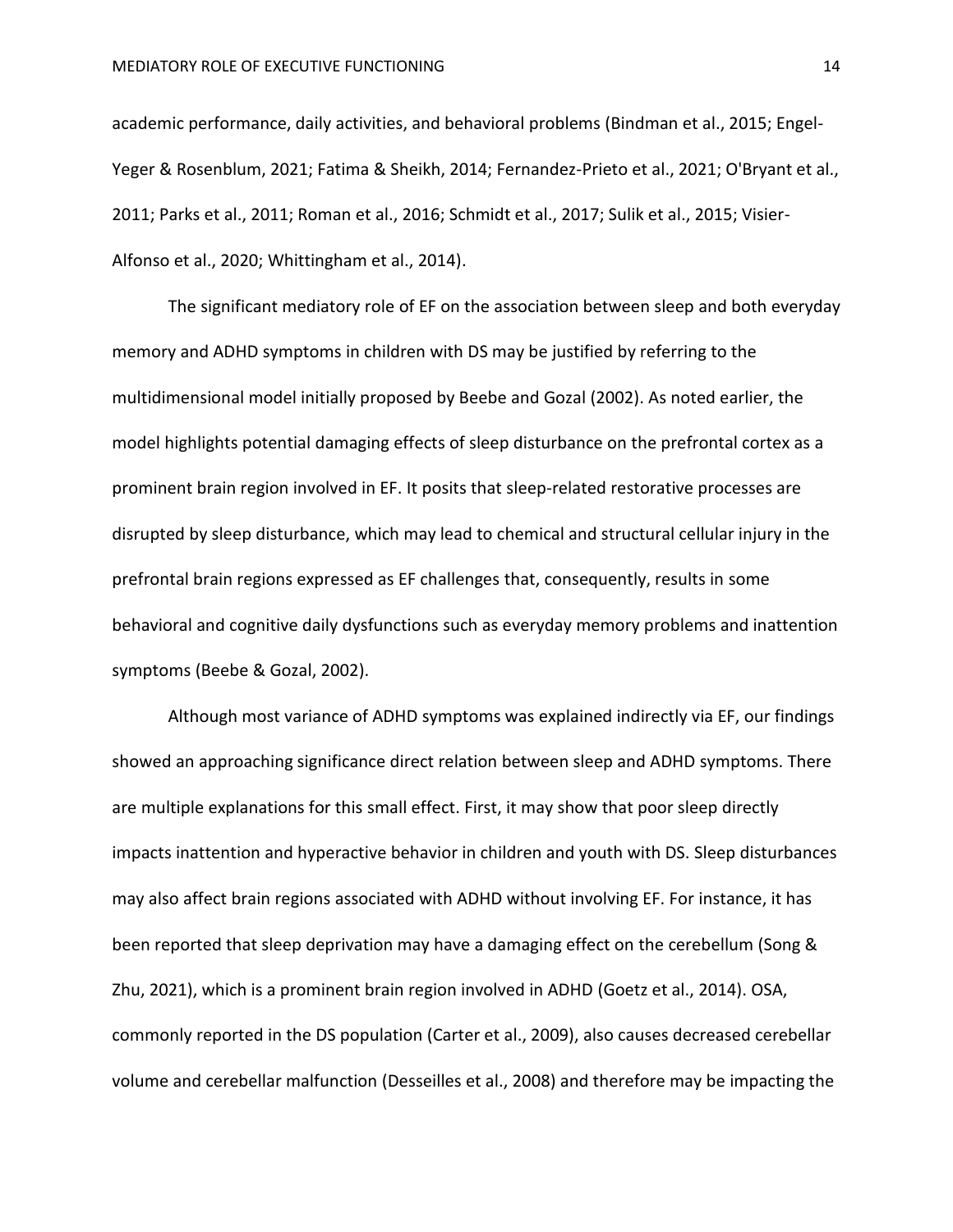relation between sleep and ADHD symptoms. Second, difficulties with morning awakenings and daytime sleepiness resulting from sleep deprivation may negatively affect parent-child interaction and lead parents to score greater concerns on ADHD questionnaires. Furthermore, parents may interpret daytime sleepiness and fatigue as ADHD symptoms.

As noted earlier, age and IQ were included in the model to control for their effects on EF, everyday memory, and ADHD symptoms. Although their common variances were partialed out, age and IQ have no significant effects on everyday memory and ADHD symptoms, but IQ had a significant effect on EF. Unlike some previous studies which have supported the relative effects of age and cognitive ability on memory and ADHD symptoms in different clinical and non-clinical samples (Foley et al., 2009; Frazier et al., 2004; Holland & Sayal, 2019; Kuntsi et al., 2004; Mackinlay et al., 2009; Ratcliff et al., 2011), the current study provided no evidence for such associations in this sample of children and youth with DS. However, the significant relation between IQ and EF observed was in line with the results reported by a large growing body of research in typically developing children (Ardila Ardila, 2018; Arffa, 2007; Decker et al., 2007; Frischkorn et al., 2019), and children with intellectual disabilities (Erostarbe‐Pérez et al., 2021).

# **Clinical Implications**

The findings highlight the need for treatments to target sleep in children and youth with DS using specific behavior modification techniques and/or pharmacological interventions. Parents may need to use some behavioral sleep management programs specifically recommended for children with DS, such as establishing clear and regular routine sleep behaviors, providing safe and secure physical, social, and emotional environments, and rewarding good bedtime behaviors (Wood & Sacks, 2004). Further, findings indicate that ADHD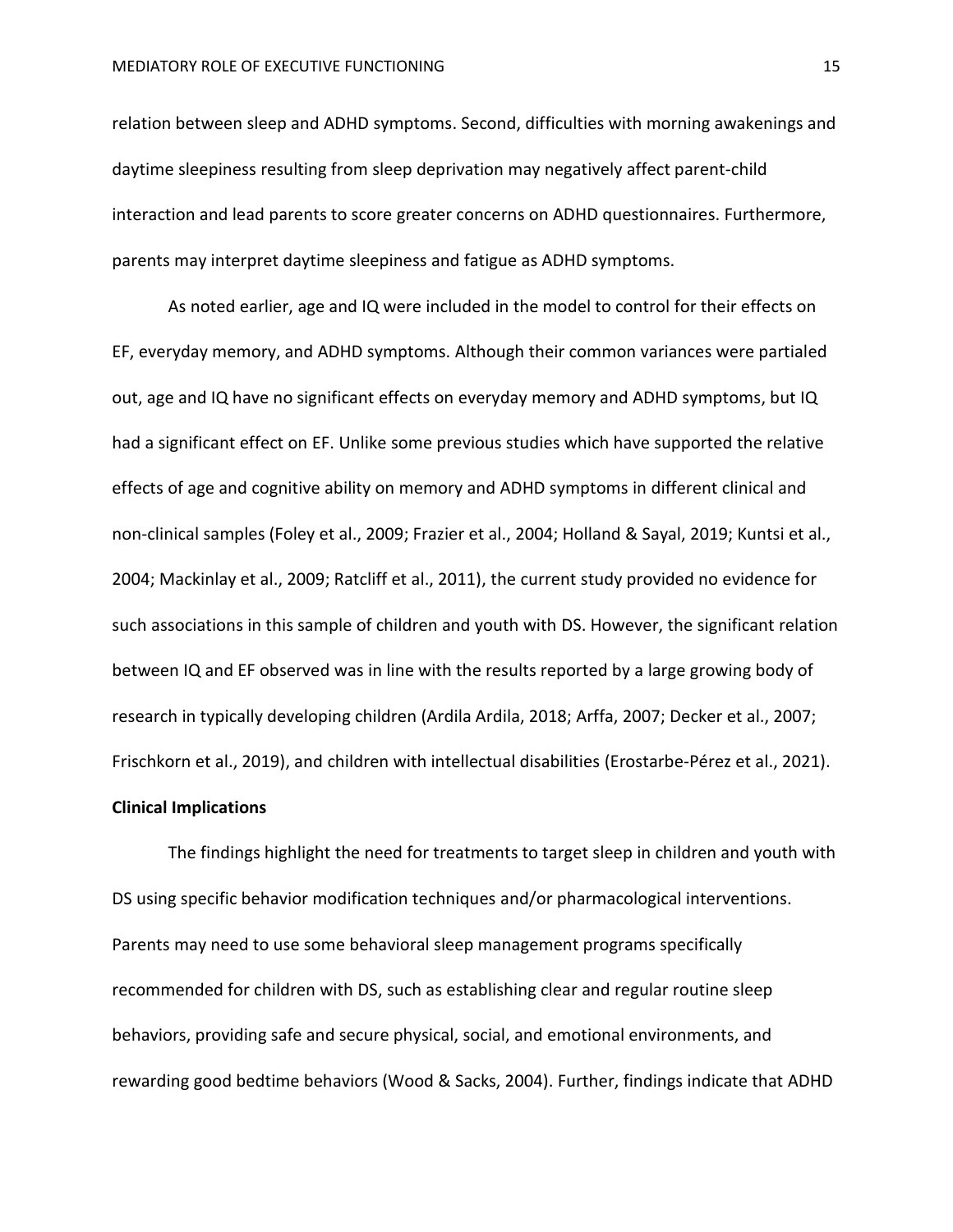or memory interventions in DS would benefit from addressing sleep intervention and education to optimize outcomes. The current findings also support a need for communication between home and school on sleeping patterns to help parents and teachers understand a child's daily performance in memory and attention. Finally, given the significant mediatory role of EF, specific interventions are also necessary for accommodating and supporting EF difficulties of children at home and school to moderate the potentially damaging effects of sleep problems on daily functions and school behaviors. Parents need to be provided a better understanding of their child's EF challenges, modify the home environment to reduce overloading, teach EF skills directly, and motivate the child to use EF skills. Schools can create an EF culture in the classrooms to address EF difficulties, foster EF strategies use and motivation, and broaden the scope of academic goals to include education that supports EF.

#### **Limitations and Recommendations**

While the present study provided evidence regarding the connections between a set of difficulties commonly experienced by children and youth with DS and specifically highlighted the prominent role of EF, some limitations need to be acknowledged. First, given the crosssectional nature of the study, no causal implications can be made. Longitudinal research is recommended to support the specific directions proposed in the model. Next, only parentreport measures were used in the study. Although the parent-report measures were appropriate for use among individuals with DS (Esbensen & Hoffman, 2017; Esbensen et al., 2017; Liogier d'Ardhuy et al., 2015; Spanò & Edgin, 2017; Esbensen et al., 2021), using only parental perspective introduces bias by relying on the same respondent across all measures. Further studies are needed to support the proposed model using teacher rating, performance-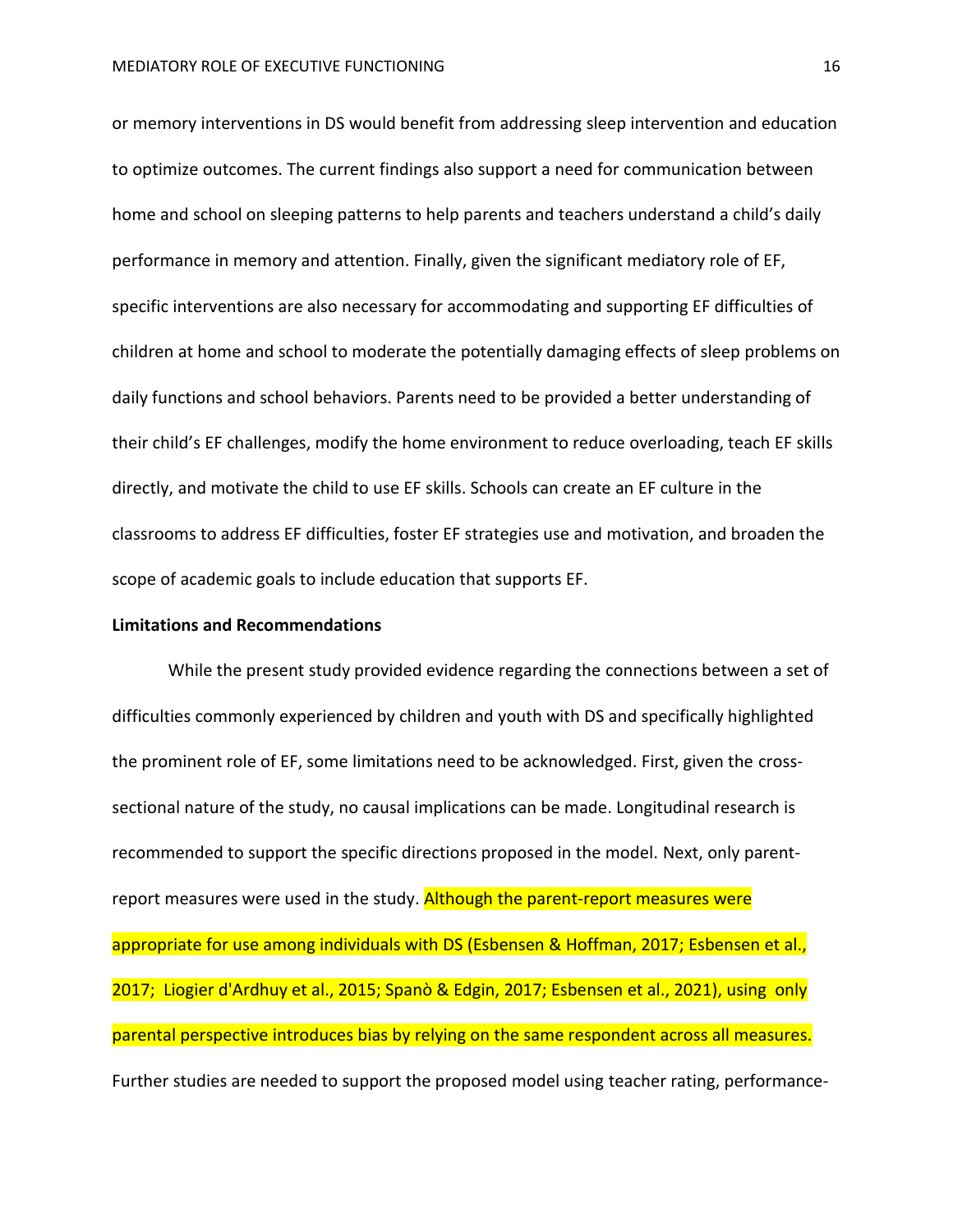based measures, and neuroimaging. Additionally, given the number of participants, we analyzed the proposed model using only observable variables. To partial out the errors from the variables' variance, further research using latent variables with a larger sample size is recommended. To avoid model complexity, we also only used BRIEF-2 GEC, a composite score. Given the growing body of research supporting the prominent role of EF as a mediation variable, it is suggested that future studies investigate the mediation role of specific EF subdomains in the association between sleep and both everyday memory and ADHD symptoms. Finally, in DS, EF may have a mediation effect in the relation between sleep and other cognitive or daily functions not investigated in the current study. Future work should investigate the mediatory role of EF on the link between sleep and other cognitive and daily functions such as adaptive functioning, social behaviors, and academic performance.

# **Conclusions**

This study provides additional evidence regarding the relation between sleep problems commonly experienced by individuals with DS and some cognitive functions, such as everyday memory and ADHD symptoms. Specifically, it highlights the significant role of EF in mediating these associations. These findings indicated that greater difficulties with EF experienced by individuals with DS may exacerbate the effect of sleep problems on cognitive and behavioral functioning, and children with lower EF abilities may be more impacted by sleep disturbances.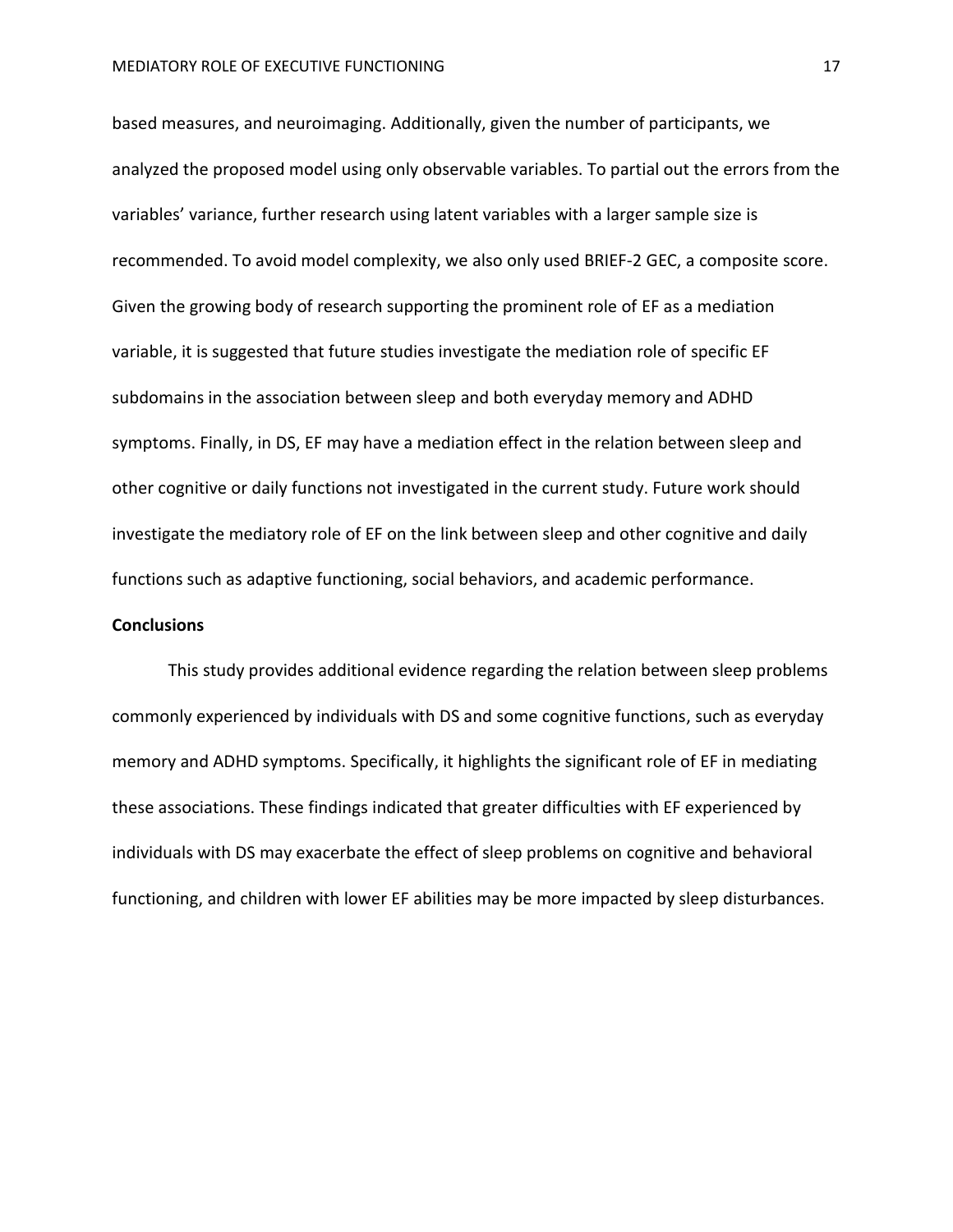#### References

Ardila Ardila, A. (2018). Is intelligence equivalent to executive functions? *Psicothema*.

- Arffa, S. (2007). The relationship of intelligence to executive function and non-executive function measures in a sample of average, above average, and gifted youth. *Archives of clinical neuropsychology*, *22*(8), 969-978.
- Beebe, D. W., & Gozal, D. (2002). Obstructive sleep apnea and the prefrontal cortex: towards a comprehensive model linking nocturnal upper airway obstruction to daytime cognitive and behavioral deficits. *Journal of Sleep Research*, *11*(1), 1-16.
- Berlin, L., Bohlin, G., & Rydell, A.-M. (2004). Relations between inhibition, executive functioning, and ADHD symptoms: A longitudinal study from age 5 to 8½ years. *Child Neuropsychology*, *9*(4), 255- 266.
- Bernier, A., Carlson, S. M., Bordeleau, S., & Carrier, J. (2010). Relations between physiological and cognitive regulatory systems: Infant sleep regulation and subsequent executive functioning. *Child development*, *81*(6), 1739-1752.
- Bindman, S. W., Pomerantz, E. M., & Roisman, G. I. (2015). Do children's executive functions account for associations between early autonomy-supportive parenting and achievement through high school? *Journal of educational psychology*, *107*(3), 756.
- Breslin, J., Edgin, J., Bootzin, R., Goodwin, J., & Nadel, L. (2011). Parental report of sleep problems in Down syndrome. *Journal of Intellectual Disability Research*, *55*(11), 1086-1091.
- Brocki, K. C., Eninger, L., Thorell, L. B., & Bohlin, G. (2010). Interrelations between executive function and symptoms of hyperactivity/impulsivity and inattention in preschoolers: A two year longitudinal study. *Journal of abnormal child psychology*, *38*(2), 163-171.
- Burwell, R., & Agster, K. (2008). Anatomy of the hippocampus and the declarative memory system.
- Carter, M., McCaughey, E., Annaz, D., & Hill, C. M. (2009). Sleep problems in a Down syndrome population. *Archives of Disease in Childhood*, *94*(4), 308-310. <https://doi.org/10.1136/adc.2008.146845>
- Chawla, J. K., Burgess, S., & Heussler, H. (2020). The impact of sleep problems on functional and cognitive outcomes in children with Down syndrome: a review of the literature. *Journal of Clinical Sleep Medicine*, *16*(10), 1785-1795.
- Chen, C.-C. J., Spanò, G., & Edgin, J. (2013). The impact of sleep disruption on executive function in Down syndrome. *Research in developmental disabilities*, *34*(6), 2033-2039.
- Curatolo, P., D'Agati, E., & Moavero, R. (2010). The neurobiological basis of ADHD. *Italian journal of pediatrics*, *36*(1), 1-7.
- Daunhauer, L. A., Will, E., Schworer, E., & Fidler, D. J. (2020). Young students with Down syndrome: Early longitudinal academic achievement and neuropsychological predictors. *Journal of Intellectual & Developmental Disability*, *45*(3), 211-221.
- de Miguel-Diez, J., Villa-Asensi, J. R., & Alvarez-Sala, J. L. (2003). Prevalence of sleep-disordered breathing in children with Down syndrome: polygraphic findings in 108 children. *Sleep*, *26*(8), 1006-1009.<http://www.ncbi.nlm.nih.gov/pubmed/14746382>
- de Weger, C., Boonstra, F. N., & Goossens, J. (2021). Differences between children with Down syndrome and typically developing children in adaptive behaviour, executive functions and visual acuity. *Scientific Reports*, *11*(1), 1-15.
- Decker, S. L., Hill, S. K., & Dean, R. S. (2007). Evidence of construct similarity in executive functions and fluid reasoning abilities. *International Journal of Neuroscience*, *117*(6), 735-748.
- Del Arco, A., & Mora, F. (2009). Neurotransmitters and prefrontal cortex–limbic system interactions: implications for plasticity and psychiatric disorders. *Journal of neural transmission*, *116*(8), 941- 952.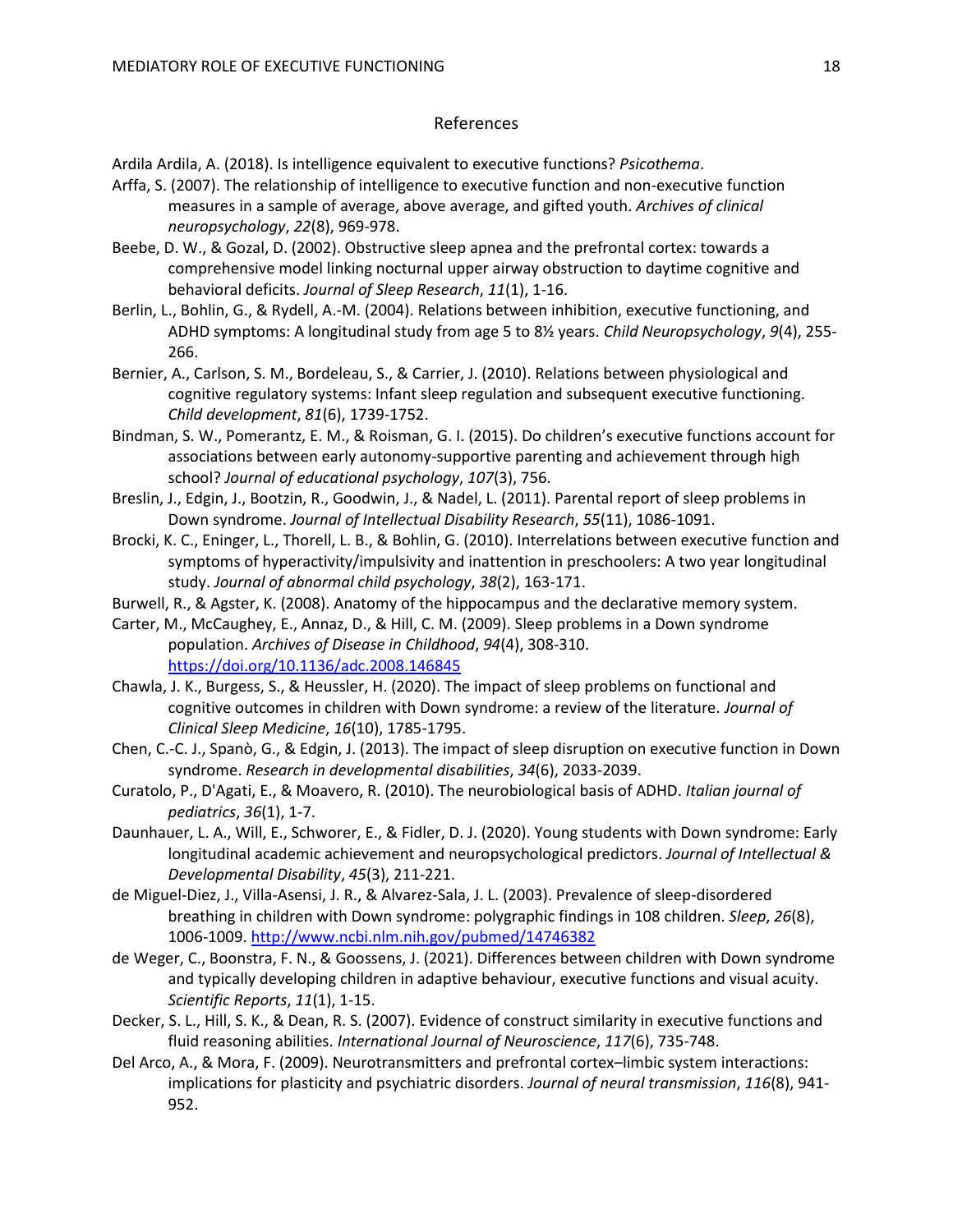- Desseilles, M., Dang-Vu, T., Schabus, M., Sterpenich, V., Maquet, P., & Schwartz, S. (2008). Neuroimaging insights into the pathophysiology of sleep disorders. *Sleep*, *31*(6), 777-794.
- Diamond, A. (2013). Executive functions. *Annual review of psychology*, *64*, 135-168.
- Donnelly, L. F., Shott, S. R., LaRose, C. R., Chini, B. A., & Amin, R. S. (2004). Causes of persistent obstructive sleep apnea despite previous tonsillectomy and adenoidectomy in children with down syndrome as depicted on static and dynamic cine MRI. *AJR Am J Roentgenol*, *183*(1), 175- 181.<https://doi.org/10.2214/ajr.183.1.1830175>
- Ekstein, S., Glick, B., Weill, M., Kay, B., & Berger, I. (2011). Down syndrome and Attention-Deficit/Hyperactivity Disorder. *Journal of Child Neurology*, *26*, 1290-1295.
- Engel-Yeger, B., & Rosenblum, S. (2021). Executive dysfunctions mediate between altered sensory processing and daily activity performance in older adults. *BMC geriatrics*, *21*(1), 1-10.
- Erostarbe‐Pérez, M., Reparaz‐Abaitua, C., Martínez‐Pérez, L., & Magallón‐Recalde, S. (2021). Executive functions and their relationship with intellectual capacity and age in schoolchildren with intellectual disability. *Journal of Intellectual Disability Research*.
- Esbensen, A. J. (2016). Sleep problems and associated comorbidities among adults with Down syndrome. *Journal of Intellectual Disability Research*, *60*(1), 68-79.
- Esbensen, A. J., Beebe, D. W., Byars, K. C., & Hoffman, E. K. (2016). Use of Sleep Evaluations and Treatments in Children with Down Syndrome. *Journal of Developmental & Behavioral Pediatrics*, *37*(8), 629-636.
- Esbensen, A. J., Epstein, J. N., Vincent, L. B., Kamimura-Nishimura, K., Wiley, S., Angkustsiri, K., Abbeduto, L., Fidler, D., & Froehlich, T. E. (2021). Comparison of Attention-Deficit Hyperactivity Disorder in Typically Developing Children and Children with Down Syndrome. *Journal of Developmental & Behavioral Pediatrics*.
- Esbensen, A. J., & Hoffman, E. (2017). Reliability of parent report measures of sleep in children with Down syndrome. *Journal of Intellectual Disability Research*, *61*(3), 210-220.
- Esbensen, A. J., & Hoffman, E. (2018). Impact of sleep on executive functioning in school‐age children with Down syndrome. *Journal of Intellectual Disability Research*, *62*(6), 569-580.
- Esbensen, A. J., Hoffman, E., Shaffer, R., Chen, E., Patel, L., & Jacola, L. M. (2019). Reliability of informant report measure of executive functioning in children with Down syndrome. *American Journal of Intellectual and Developmental Disabilities*, *124*, 220-233.
- Esbensen, A. J., Hoffman, E. K., Beebe, D. W., Byars, K. C., & Epstein, J. (2018). Links between sleep and daytime behaviour problems in children with Down syndrome. *Journal of Intellectual Disability Research*, *62*(2), 115-125.
- Esbensen, A. J., Hoffman, E. K., Shaffer, R. C., Patel, L. R., & Jacola, L. M. (2021). Relationship Between Parent and Teacher Reported Executive Functioning and Maladaptive Behaviors in Children With Down Syndrome. *American journal on intellectual and developmental disabilities*, *126*(4), 307- 323.
- Esbensen, A. J., Hooper, S. R., Fidler, D., Hartley, S. L., Edgin, J., d'Ardhuy, X. L., Capone, G., Conners, F. A., Mervis, C. B., Abbeduto, L., Rafii, M., Krinsky-McHale, S. J., & Urv, T. (2017). Outcome measures for clinical trials in Down syndrome. *American journal on intellectual and developmental disabilities*, *122*(3), 247-281.
- Esbensen, A. J., Schworer, E. K., Hoffman, E. K., & Wiley, S. (2021). Child Sleep Linked to Child and Family Functioning in Children with Down Syndrome. *Brain Sciences*, *11*(9), 1170.
- Fatima, S., & Sheikh, H. (2014). Socioeconomic status and adolescent aggression: The role of executive functioning as a mediator. *The American journal of psychology*, *127*(4), 419-430.
- Fernandez-Prieto, M., Moreira, C., Cruz, S., Campos, V., Martínez-Regueiro, R., Taboada, M., Carracedo, A., & Sampaio, A. (2021). Executive functioning: A mediator between sensory processing and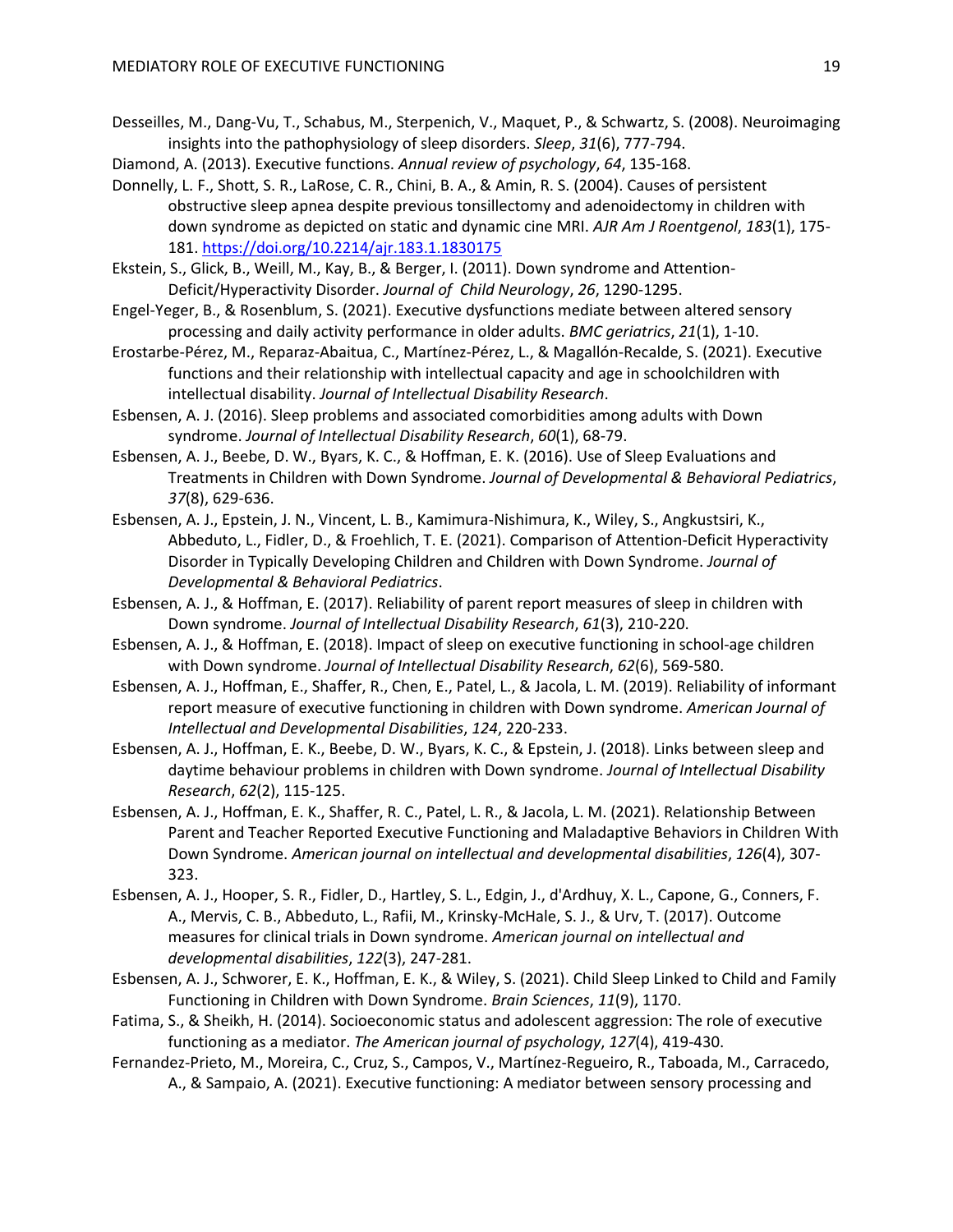behaviour in autism spectrum disorder. *Journal of Autism and Developmental Disorders*, *51*(6), 2091-2103.

- Foley, J., Garcia, J., Shaw, L., & Golden, C. (2009). IQ predicts neuropsychological performance in children. *International Journal of Neuroscience*, *119*(10), 1830-1847.
- Frazier, T. W., Demaree, H. A., & Youngstrom, E. A. (2004). Meta-analysis of intellectual and neuropsychological test performance in attention-deficit/hyperactivity disorder. *Neuropsychology*, *18*(3), 543.
- Frischkorn, G. T., Schubert, A.-L., & Hagemann, D. (2019). Processing speed, working memory, and executive functions: Independent or inter-related predictors of general intelligence. *Intelligence*, *75*, 95-110.
- Gioia, G. A., Isquith, P. K., Guy, S. C., & Kenworthy, L. (2015). *Behavior Rating Inventory of Executive Function 2nd Edition (BRIEF2): Professional Manual*. Psychological Assessment Resources, Incorporated.
- Goetz, M., Vesela, M., & Ptacek, R. (2014). Notes on the role of the cerebellum in ADHD. *Austin J Psychiatry Behav Sci*, *1*(3), 1013.
- Gonzalez, L. M., Anderson, V. A., Wood, S. J., Mitchell, L. A., Heinrich, L., & Harvey, A. S. (2008). The Observer Memory Questionnaire—Parent Form: Introducing a new measure of everyday memory for children. *Journal of the International Neuropsychological Society*, *14*(2), 337-342.
- Hadas, I., Hadar, A., Lazarovits, A., Daskalakis, Z. J., & Zangen, A. (2021). Right prefrontal activation predicts ADHD and its severity: A TMS-EEG study in young adults. *Progress in Neuro-Psychopharmacology and Biological Psychiatry*, *111*, 110340.
- Holland, J., & Sayal, K. (2019). Relative age and ADHD symptoms, diagnosis and medication: a systematic review. *European child & adolescent psychiatry*, *28*(11), 1417-1429.
- Iralde, L., Roy, A., Detroy, J., & Allain, P. (2020). A Representational Approach to Executive Function Impairments in Young Adults with Down Syndrome. *Developmental Neuropsychology*, *45*(5), 263-278.
- Joyce, A., Elphick, H., Farquhar, M., Gringras, P., Evans, H., Bucks, R. S., Kreppner, J., Kingshott, R., Martin, J., & Reynolds, J. (2020). Obstructive sleep apnoea contributes to executive function impairment in young children with Down syndrome. *Behavioral sleep medicine*, *18*(5), 611-621.
- Killgore, W. D., Schwab, Z. J., Weber, M., Kipman, M., DelDonno, S. R., Weiner, M. R., & Rauch, S. L. (2013). Daytime sleepiness affects prefrontal regulation of food intake. *Neuroimage*, *71*, 216- 223.
- Kuntsi, J., Eley, T., Taylor, A., Hughes, C., Asherson, P., Caspi, A., & Moffitt, T. (2004). Co‐occurrence of ADHD and low IQ has genetic origins. *American Journal of Medical Genetics Part B: Neuropsychiatric Genetics*, *124*(1), 41-47.
- Liogier d'Ardhuy, X., Edgin, J. O., Bouis, C., de Sola, S., Goeldner, C., Kishnani, P., Nöldeke, J., Rice, S., Sacco, S., Squassante, L., Spiridigliozzi, G., Visootsak, J., Heller, J., & Khwaja, O. (2015). Assessment of Cognitive Scales to Examine Memory, Executive Function and Language in Individuals with Down Syndrome: Implications of a 6-month Observational Study. *Front Behav Neurosci*, *9*, 300.<https://doi.org/10.3389/fnbeh.2015.00300>
- Lukowski, A., & Milojevich, H. (2017). Sleep problems and temperament in young children with Down syndrome and typically developing controls. *Journal of Intellectual Disability Research*, *61*(3), 221-232.
- Lukowski, A. F., Slonecker, E. M., & Milojevich, H. M. (2020). Sleep problems and recall memory in children with Down syndrome and typically developing controls. *Research in developmental disabilities*, *96*, 103512.
- Mackinlay, R. J., Kliegel, M., & Mäntylä, T. (2009). Predictors of time-based prospective memory in children. *Journal of experimental child psychology*, *102*(3), 251-264.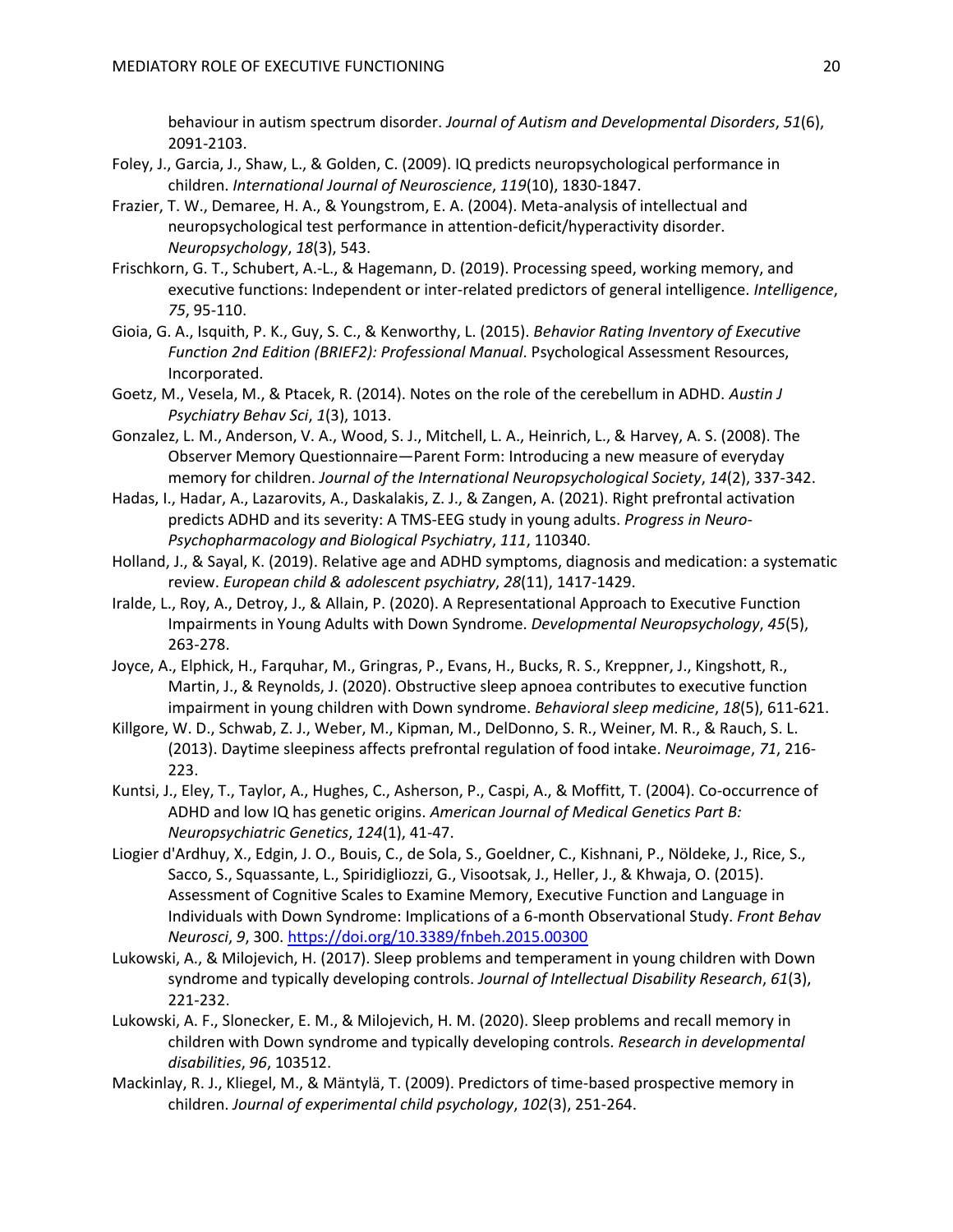- Manrique-Niño, J., Díaz-Forero, A., Velez-van Meerbeke, A., Ramírez-Guerrero, S., Florez-Esparza, G., & Talero-Gutiérrez, C. (2020). Executive function in down syndrome children in Bogotá, Colombia. *Heliyon*, *6*(11), e05585.
- Markowitz, J. T., Oberdhan, D., Ciesluk, A., Rams, A., & Wigal, S. B. (2020). Review of clinical outcome assessments in pediatric attention-deficit/hyperactivity disorder. *Neuropsychiatric disease and treatment*, *16*, 1619.
- Muzur, A., Pace-Schott, E. F., & Hobson, J. A. (2002). The prefrontal cortex in sleep. *Trends in cognitive sciences*, *6*(11), 475-481.
- O'Bryant, S. E., Falkowski, J., Hobson, V., Johnson, L., Hall, J., Schrimsher, G. W., Win, O., Ngo, B., & Dentino, A. (2011). Executive functioning mediates the link between other neuropsychological domains and daily functioning: a Project FRONTIER study. *International Psychogeriatrics*, *23*(1), 107-113.
- Owens, J. A., Spirito, A., & McGuinn, M. (2000). The Children's Sleep Habits Questionnaire (CSHQ): psychometric properties of a survey instrument for school-aged children. *Sleep*, *23*(8), 1043- 1052.
- Oxelgren, U. W., Myrelid, Å., Annerén, G., Ekstam, B., Göransson, C., Holmbom, A., Isaksson, A., Åberg, M., Gustafsson, J., & Fernell, E. (2017). Prevalence of autism and attention‐deficit–hyperactivity disorder in Down syndrome: a population‐based study. *Developmental Medicine and Child Neurology*, *59*(3), 276-283.
- Parks, C. M., Iosif, A.-M., Farias, S., Reed, B., Mungas, D., & DeCarli, C. (2011). Executive function mediates effects of white matter hyperintensities on episodic memory. *Neuropsychologia*, *49*(10), 2817-2824.
- Pennington, B. F., Moon, J., Edgin, J., Stedron, J., & Nadel, L. (2003). The neuropsychology of Down syndrome: evidence for hippocampal dysfunction. *Child development*, *74*(1), 75-93.
- Qiu, M.-g., Ye, Z., Li, Q.-y., Liu, G.-j., Xie, B., & Wang, J. (2011). Changes of brain structure and function in ADHD children. *Brain topography*, *24*(3), 243-252.
- Ratcliff, R., Thapar, A., & McKoon, G. (2011). Effects of aging and IQ on item and associative memory. *Journal of experimental psychology: General*, *140*(3), 464.
- Roid, G. H. (2003). *Stanford-binet intelligence scales (SB5)*. Riverside.
- Roid, G. H., & Barram, R. A. (2004). *Essentials of Stanford-Binet intelligence scales (SB5) assessment* (Vol. 39). John Wiley & Sons.
- Roman, G. D., Ensor, R., & Hughes, C. (2016). Does executive function mediate the path from mothers' depressive symptoms to young children's problem behaviors? *Journal of experimental child psychology*, *142*, 158-170.
- Salavert, J., Ramos-Quiroga, J. A., Moreno-Alcázar, A., Caseras, X., Palomar, G., Radua, J., Bosch, R., Salvador, R., McKenna, P. J., & Casas, M. (2018). Functional imaging changes in the medial prefrontal cortex in adult ADHD. *Journal of Attention Disorders*, *22*(7), 679-693.
- Salthouse, T. A., Atkinson, T. M., & Berish, D. E. (2003). Executive functioning as a potential mediator of age-related cognitive decline in normal adults. *Journal of experimental psychology: General*, *132*(4), 566.
- Sansone, S. M., Schneider, A., Bickel, E., Berry-Kravis, E., Prescott, C., & Hessl, D. (2014). Improving IQ measurement in intellectual disabilities using true deviation from population norms. *Journal of neurodevelopmental disorders*, *6*(1), 1-15.
- Schmidt, M., Egger, F., Benzing, V., Jäger, K., Conzelmann, A., Roebers, C. M., & Pesce, C. (2017). Disentangling the relationship between children's motor ability, executive function and academic achievement. *PLoS One*, *12*(8), e0182845.
- Schworer, E., Fidler, D. J., Kaur, M., Needham, A., Prince, M. A., & Daunhauer, L. A. (2020). Infant precursors of executive function in Down syndrome. *Journal of Intellectual Disability Research*.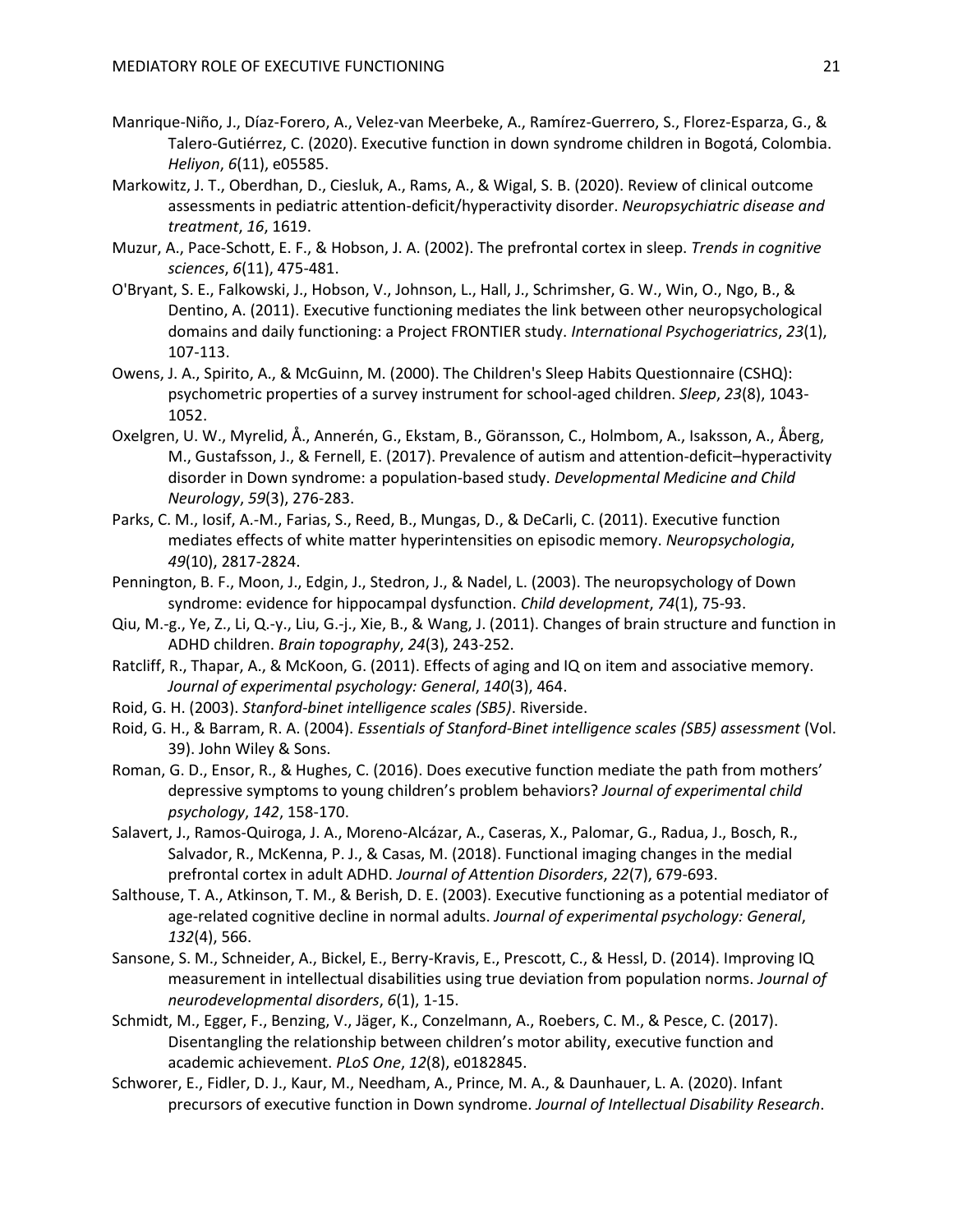- Schworer, E. K., Hoffman, E. K., & Esbensen, A. J. (2021). Psychometric Evaluation of Social Cognition and Behavior Measures in Children and Adolescents with Down Syndrome. *Brain Sci*, *11*(7). <https://doi.org/10.3390/brainsci11070836>
- Shin, N., Park, B., Kim, M., Yun, K., & Yoon, S.-Y. (2017). Relationships among sleep problems, executive function and social behavior during the preschool period. *Korean Journal of Child Studies*, *38*(3), 33-48.
- Song, B., & Zhu, J.-C. (2021). A Narrative Review of Cerebellar Malfunctions and Sleep Disturbances. *Frontiers in Neuroscience*, *15*.
- Spanò, G., & Edgin, J. O. (2017). Everyday memory in individuals with Down syndrome: validation of the Observer Memory Questionnaire–Parent Form. *Child Neuropsychology*, *23*(5), 523-535.
- Sulik, M. J., Blair, C., Mills‐Koonce, R., Berry, D., Greenberg, M., Investigators, F. L. P., Vernon‐Feagans, L., Burchinal, M. R., Cox, M., & Garrett‐Peters, P. T. (2015). Early parenting and the development of externalizing behavior problems: Longitudinal mediation through children's executive function. *Child development*, *86*(5), 1588-1603.
- Thorell, L. B., & Wåhlstedt, C. (2006). Executive functioning deficits in relation to symptoms of ADHD and/or ODD in preschool children. *Infant and Child Development*, *15*(5), 503-518.
- Tungate, A. S., & Conners, F. A. (2021). Executive function in Down syndrome: A meta-analysis. *Research in developmental disabilities*, *108*, 103802.
- Van der Molen, M., Van Luit, J., Van der Molen, M. W., & Jongmans, M. J. (2010). Everyday memory and working memory in adolescents with mild intellectual disability. *American journal on intellectual and developmental disabilities*, *115*(3), 207-217.
- Verweij, I. M., Romeijn, N., Smit, D. J., Piantoni, G., Van Someren, E. J., & van der Werf, Y. D. (2014). Sleep deprivation leads to a loss of functional connectivity in frontal brain regions. *Bmc Neuroscience*, *15*(1), 1-10.
- Visier-Alfonso, M. E., Sánchez-López, M., Martínez-Vizcaíno, V., Jiménez-López, E., Redondo-Tébar, A., & Nieto-López, M. (2020). Executive functions mediate the relationship between cardiorespiratory fitness and academic achievement in Spanish schoolchildren aged 8 to 11 years. *PLoS One*, *15*(4), e0231246.
- Whittingham, K., Bodimeade, H. L., Lloyd, O., & Boyd, R. N. (2014). Everyday psychological functioning in children with unilateral cerebral palsy: does executive functioning play a role? *Developmental Medicine & Child Neurology*, *56*(6), 572-579.
- Will, E. A., Schworer, E. K., & Esbensen, A. J. (2021). The role of distinct executive functions on adaptive behavior in children and adolescents with Down syndrome. *Child Neuropsychol*, 1-19. <https://doi.org/10.1080/09297049.2021.1917531>
- Wolraich, M. L., Lambert, W., Doffing, M. A., Bickman, L., Simmons, T., & Worley, K. (2003). Psychometric properties of the Vanderbilt ADHD diagnostic parent rating scale in a referred population. *Journal of Pediatric Psychology*, *28*(8), 559-568.
- Wood, A., & Sacks, B. (2004). Overcoming sleep problems for children with Down syndrome. *Down Syndrome News and Update*, *3*(4), 118-127.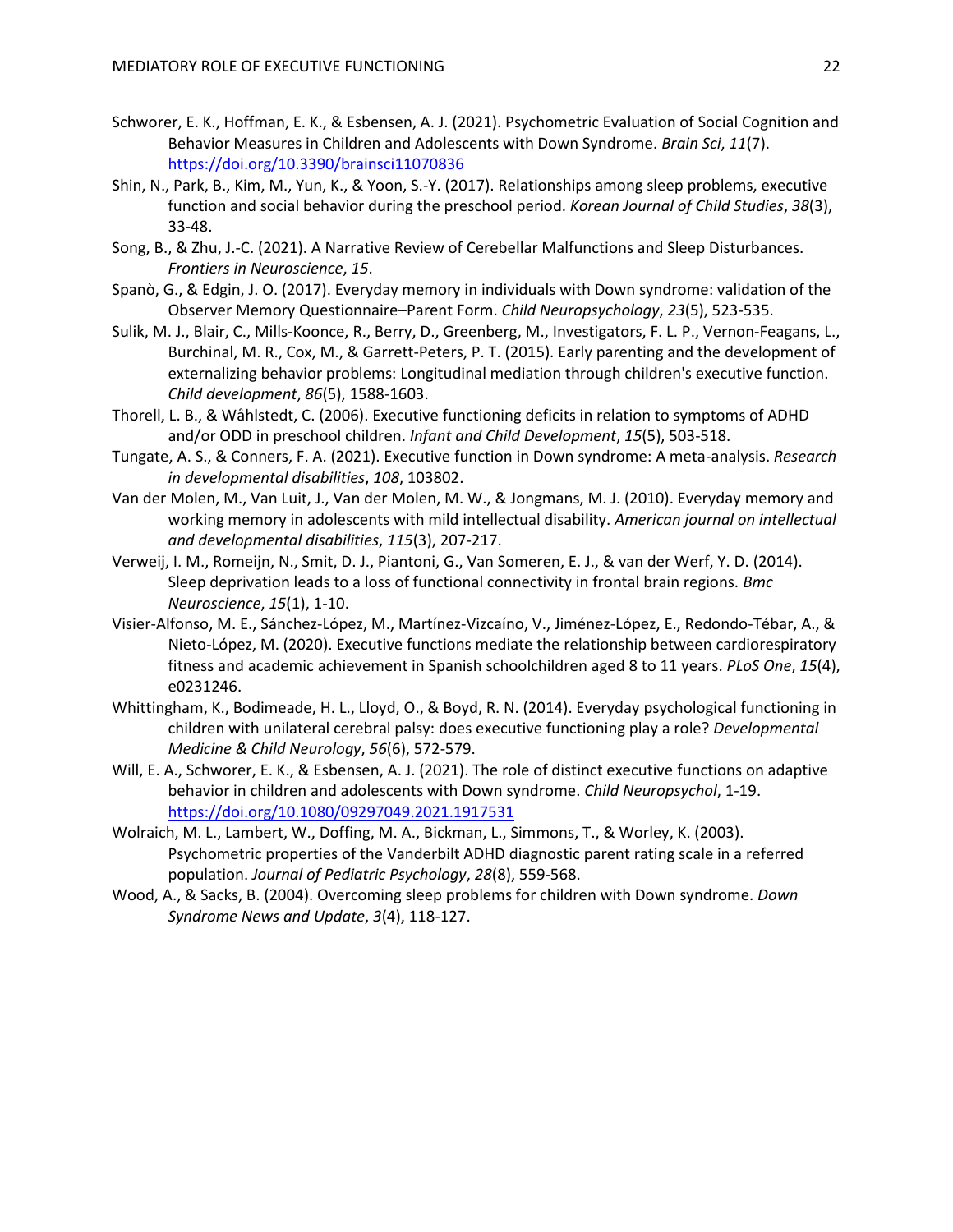| Variable             | Mean  | SD    | Range                  | Skewness | Kurtosis |
|----------------------|-------|-------|------------------------|----------|----------|
| <b>CSHQ</b>          | 44.46 | 7.21  | $33 - 71$              | .64      | .82      |
| <b>BRIEF-2 GEC</b>   | 59.26 | 8.88  | $38 - 81$              | .10      | $-.50$   |
| OMQ-PF               | 87.45 | 11.78 | $59 - 115$             | $-.05$   | $-.15$   |
| <b>VADPRS</b>        | 17.15 | 8.95  | $2 - 44$               | .60      | $-.20$   |
| Age                  | 12.52 | 3.24  | $6 - 17$               | $-.45$   | $-0.85$  |
| SB5-ABIQ (deviation) | 34.63 | 14.91 | $-4 - 77$ <sup>a</sup> | .03      | .71      |

Table 1. Mean, Standard Deviation, Range, Skewness, and Kurtosis of the Variables

n=96; SD: Standard Deviation; <sup>a</sup>Negative deviation scores represent scores that are more than 3.33 standard deviations below the mean SB-5; BRIEF-2 GEC: Behavior Rating Inventory of Executive Function, second edition, Global Executive Composite; CSHQ: Children's Sleep Habits Questionnaire; OMQ-PF: Observer Memory Questionnaire-Parent Form; SB5-ABIQ: Stanford Binet, fifth edition, Abbreviated Battery Intelligence Quotient (deviation); VADPRS: Vanderbilt Attention Deficit/Hyperactivity Disorder Parent Rating Scale

| Table 2. Pearson Correlation Coefficients |  |
|-------------------------------------------|--|
|-------------------------------------------|--|

| TUNIC LI CUIJON CONCIUNTON COCHICICITI |          |          |           |          |       |  |  |
|----------------------------------------|----------|----------|-----------|----------|-------|--|--|
|                                        |          |          | 3         | 4        |       |  |  |
| 1. CSHQ                                |          |          |           |          |       |  |  |
| 2. BRIEF-2 GEC                         | $.41**$  |          |           |          |       |  |  |
| 3. OMQ-PF                              | $-.27**$ | $-.41**$ |           |          |       |  |  |
| 4. VADPRS                              | $.42**$  | $.68**$  | $-.25***$ |          |       |  |  |
| 5. Age                                 | $-.03$   | $-.08$   | .10       | $-.20$   |       |  |  |
| 6. SB5-ABIQ (deviation)                | $-.30**$ | $-.29**$ | $.23*$    | $-.35**$ | .35** |  |  |

\*p < .05, **\*\*** p < .01; BRIEF-2 GEC: Behavior Rating Inventory of Executive Function, second edition, Global Executive Composite; CSHQ: Children's Sleep Habits Questionnaire; OMQ-PF: Observer Memory Questionnaire-Parent Form; SB5-ABIQ: Stanford Binet, fifth edition, Abbreviated Battery Intelligence Quotient (deviation); VADPRS: Vanderbilt Attention Deficit/Hyperactivity Disorder Parent Rating Scale.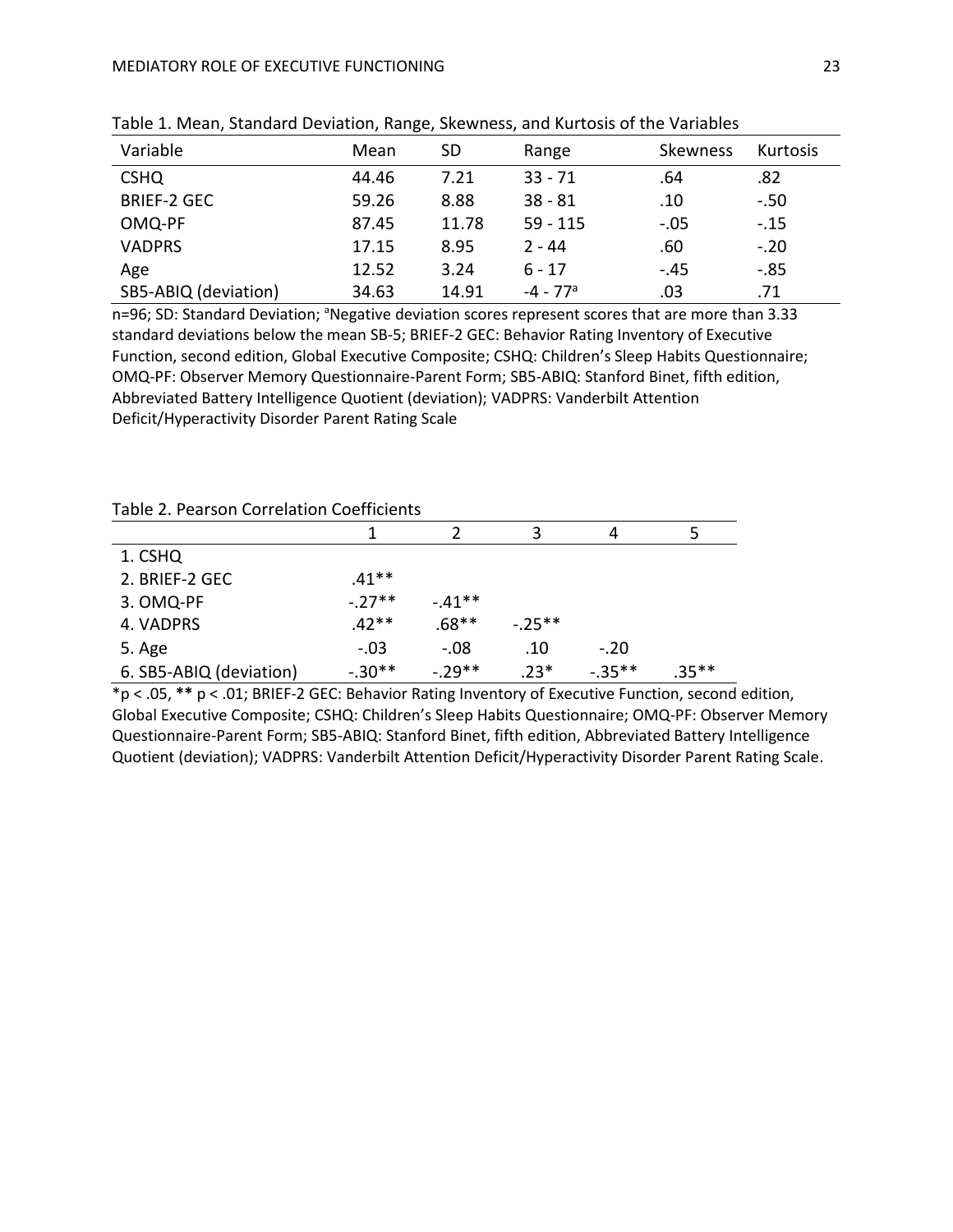Table 3. Parameter Estimates of Total, Indirect, and Direct Effects

| Parameter           |                        |                                            | Estimate | SE  | β      | p Value                      | 95% Bootstrap Cl             |                          | Sig. |
|---------------------|------------------------|--------------------------------------------|----------|-----|--------|------------------------------|------------------------------|--------------------------|------|
| <b>Total Effect</b> |                        |                                            |          |     |        |                              |                              |                          |      |
| Sleep <sup>a</sup>  |                        | $\rightarrow$ Everyday Memory <sup>b</sup> | $-.36$   | .17 | $-.22$ | $\qquad \qquad \blacksquare$ | $(-.79)$                     | $-.03)$                  | Yes  |
| Sleep               |                        | $\rightarrow$ ADHD Symptoms <sup>c</sup>   | .43      | .10 | .35    |                              | (.28)                        | .62)                     | Yes  |
|                     | <b>Indirect Effect</b> |                                            |          |     |        |                              |                              |                          |      |
| Sleep               | $\rightarrow$          | <b>Everyday Memory</b>                     | $-.18$   | .09 | $-.11$ |                              | (-.44                        | $-.04)$                  | Yes  |
| Sleep               | $\rightarrow$          | <b>ADHD Symptoms</b>                       | .25      | .08 | .20    |                              | (.13)                        | .42)                     | Yes  |
| Direct Effect       |                        |                                            |          |     |        |                              |                              |                          |      |
| Sleep               | $\rightarrow$          | EF                                         | .43      | .12 | .34    | < .001                       |                              |                          | Yes  |
| Sleep               | $\rightarrow$          | <b>Everyday Memory</b>                     | $-.18$   | .17 | $-.11$ | .29                          |                              | $\overline{\phantom{0}}$ | No   |
| Sleep               | $\rightarrow$          | <b>ADHD Symptoms</b>                       | .18      | .10 | .15    | .06                          |                              |                          | No   |
| EF <sup>d</sup>     | $\rightarrow$          | <b>Everyday Memory</b>                     | $-.44$   | .13 | $-.33$ | < .001                       |                              | -                        | Yes  |
| EF                  | $\rightarrow$          | <b>ADHD Symptoms</b>                       | .59      | .08 | .58    | < .001                       |                              | -                        | Yes  |
| Age                 | $\rightarrow$          | <b>Everyday Memory</b>                     | .19      | .34 | .05    | .55                          | $\qquad \qquad \blacksquare$ | -                        | No   |
| Age                 | $\rightarrow$          | <b>ADHD Symptoms</b>                       | $-.32$   | .20 | $-12$  | .11                          |                              | $\overline{\phantom{0}}$ | No   |
| IQ <sup>e</sup>     | $\rightarrow$          | <b>Everyday Memory</b>                     | .07      | .08 | .09    | .41                          |                              | -                        | No   |
| IQ                  | $\rightarrow$          | <b>ADHD Symptoms</b>                       | $-.06$   | .05 | $-.10$ | .22                          |                              | -                        | No   |
| IQ                  | $\rightarrow$          | EF                                         | $-.12$   | .06 | $-.20$ | .04                          |                              |                          | Yes  |

*EF: Executive Functioning; SE: Standard Error;* β*: Standardized Estimate; CI: Confidence Interval* <sup>a</sup>Sleep was measured by *CSHQ total score; <sup>b</sup>Everyday Memory was measured by OMQ-PF total score; <sup>c</sup>ADHD Symptoms were measured by VADPRS summed total score; <sup>d</sup>EF was measured by BRIEF-2 GEC t-score; <sup>e</sup> IQ was measured by SB5-ABIQ (deviation) standard score.*

Figure 1. Diagram of the Model with Standardized Estimates